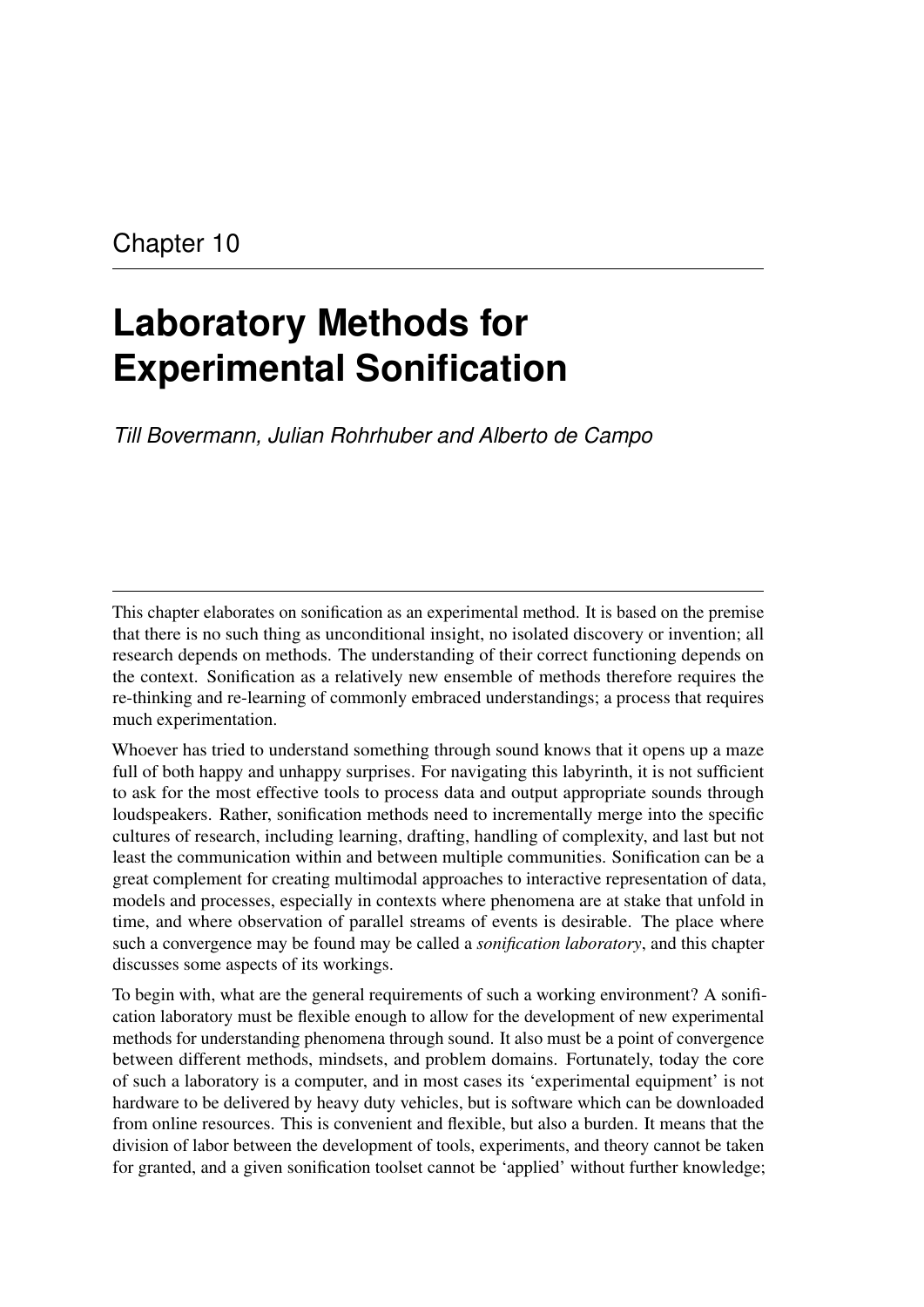within research, there is no such thing as 'applied sonification', as opposed to 'theoretical sonification'. Participants in sonification projects need to acquire some familiarity with both the relevant discipline and the methods of auditory display. Only once a suitable solution is found and has settled into regular usage, these complications disappear into the background, like the medical display of a patient's healthy pulse. Before this moment, both method and knowledge depend on each other like the proverbial chicken and egg. Because programming is an essential, but also sometimes intractable, part of developing sonifications, this chapter is dedicated to the software development aspect of sonification laboratory work. It begins with an indication of some common pitfalls and misconceptions. A number of sonification toolkits are discussed, together with music programming environments which can be useful for sonification research. The basics of programming are introduced with one such programming language, *SuperCollider*. Some basic sonification design issues are discussed in more detail, namely the relationship between time, order and sequence, and that between mapping and perception. Finally, four more complex cases of sonification designs are shown – vector spaces, trees, graphs, and algorithms – which may be helpful in the development process.

In order to allow both demonstration and discussion of complex and interesting cases, rather than comparing trivial examples between platforms, the examples are provided in a single computer language. In text-based languages, the program code also serves as precise readable documentation of the algorithms and the intentions behind them [17]. The examples given can therefore be implemented in other languages.

# **10.1 Programming as an interface between theory and laboratory practice**

There is general agreement in the sonification community that the development of sonification methods requires the crossing of disciplinary boundaries. Just as the appropriate interpretation of visualized data requires training and theoretical background about the research questions under consideration, so does the interpretation of an auditory display. There are very few cases where sonification can just be applied as a standard tool without adaptation and understanding of its inner workings.

More knowledge, however, is required for productive work. This knowledge forms an intermediate stage, combining *know-how* and *know-why*. As laboratory studies have shown, the calibration and development of new means of display take up by far the most work in scientific research [24]. Both for arts and sciences, the conceptual re-thinking of methods and procedures is a constant activity. A *computer language* geared towards sound synthesis is a perfect medium for this kind of experimentation, as it can span the full scope from the development from first experiments to deeper investigations. It allows us to understand the non-trivial translations between data, theory, and perception, and permits a wider epistemic context (such as psychoacoustics, signal processing, and aesthetics) to be taken into account. Moreover, programming languages hold such knowledge in an operative form.

As algorithms are designed to specify processes, they dwell at the intersection between laboratory equipment and theory, as boundary objects that allow experimentation with different representation strategies. Some of what needs to be known in order to actively engage in the development and application of sonification methods is discussed in the subsequent sections in the form of generalized case studies.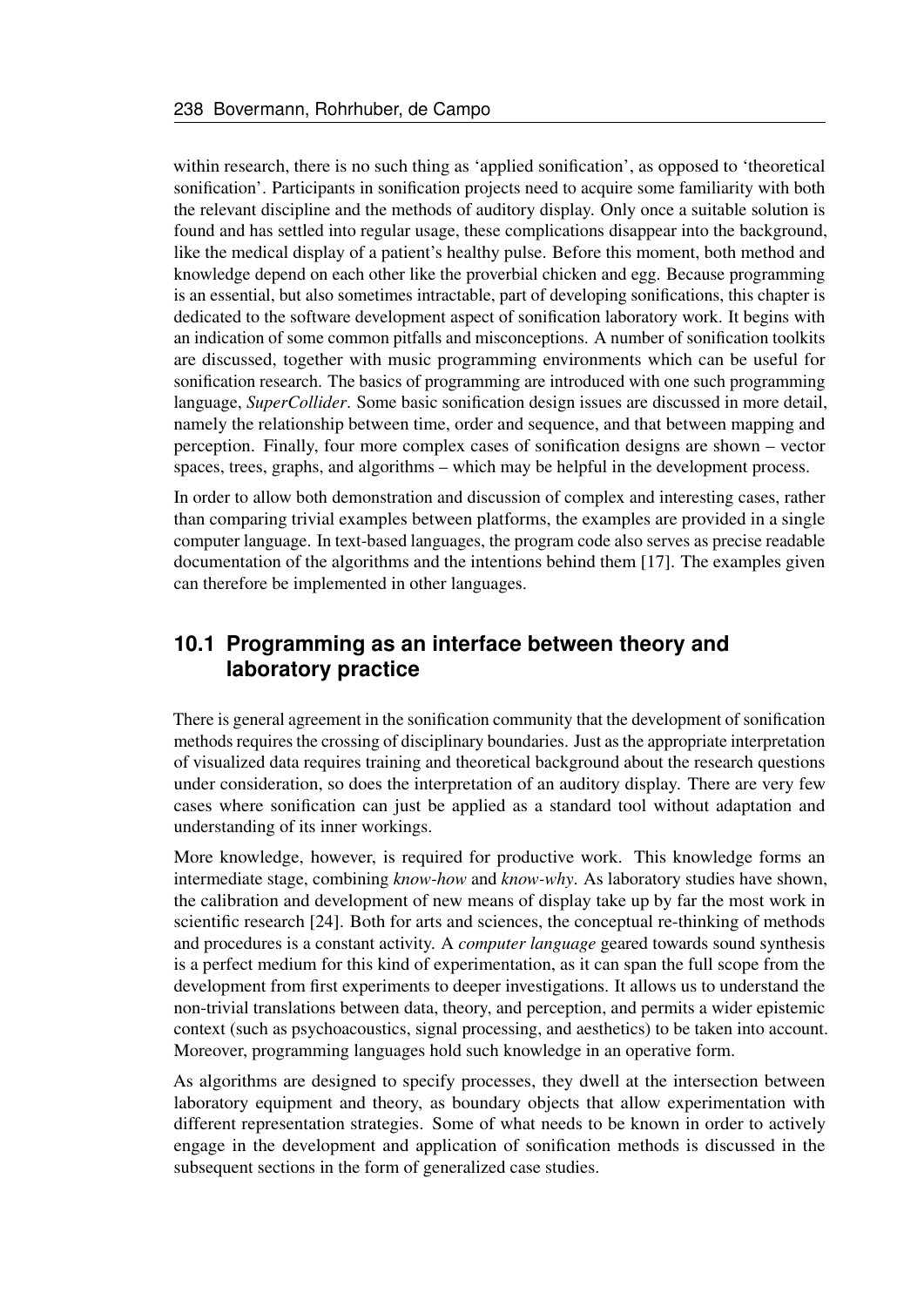#### **10.1.1 Pitfalls and misconceptions**

For clarification, this section discusses some common *pitfalls and misconceptions misconceptions* that tend to surface in a sonification laboratory environment. Each section title describes a misunderstanding, which is then disentangled in the section which follows:

- **»Data is an immediate given«** Today, measured and digitized data appears as one of the rocks upon which science is built, both for its abundance and its apparent solidity. A working scientist will however tend to emphasize the challenge of finding appropriate data material, and will, wherever required, doubt its relevance. In sonification, one of the clearest indications of the tentative character of data is the amount of working hours that goes into reading the file formats in which the data is encoded, and finding appropriate representations for them, i.e., data structures that make the data accessible in meaningful ways. In order to do this, a working understanding of the domain is indispensable.
- **»Sonification can only be applied to data.«** Often sonification is treated as if it were a method applied to data only. However, sonification is just as much relevant for the understanding of processes and their changing inner state, models of such processes, and algorithms in general. Sonification may help to perceptualize changes of states as well as unknowns and background assumptions. Using the terminology by the German historian of science Rheinberger [24], we can say that it is the distinction between technical things (those effects and facts which we know about and which form the methodological background of the investigation) and epistemic things (those things which are the partly unknown objects of investigation) that makes up the essence of any research. In the course of experimentation, as we clarify the initially fuzzy understanding of what the object of interest is exactly the notion of what does or does not belong to the object to be sonified can change dramatically. To merely "apply sonification to data" without taking into account what it represents would mean to assume this process to be completed already. Thus, many other sources than the common static numerical data can be interesting objects for sonification research.
- **»Sonification provides intuitive and direct access.«** To understand something not yet known requires bringing the right aspects to attention: theoretical or formal reasoning, experimental work, informal conversation, and methods of display, such as diagrams, photographic traces, or sonification. It is very common to assume that acoustic or visual displays provide us somehow with more immediate or intuitive access to the object of research. This is a common pitfall: every sonification (just like an image) may be *read* in very different ways, requires acquaintance with both the represented domain and its representation conventions, and implies theoretical assumptions in all fields involved (i.e., the research domain, acoustics, sonification, interaction design, and computer science). This pitfall can be avoided by not taking acoustic insight for granted. The sonification laboratory needs to allow us to gradually learn to listen for specific aspects of the sound and to judge them in relation to their origin together with the sonification method. In such a process, intuition changes, and understanding of the data under exploration is gained indirectly.
- **»Data "time" and sonification time are the same.«** Deciding which sound events of a sonification happen close together in time is the most fundamental design decision: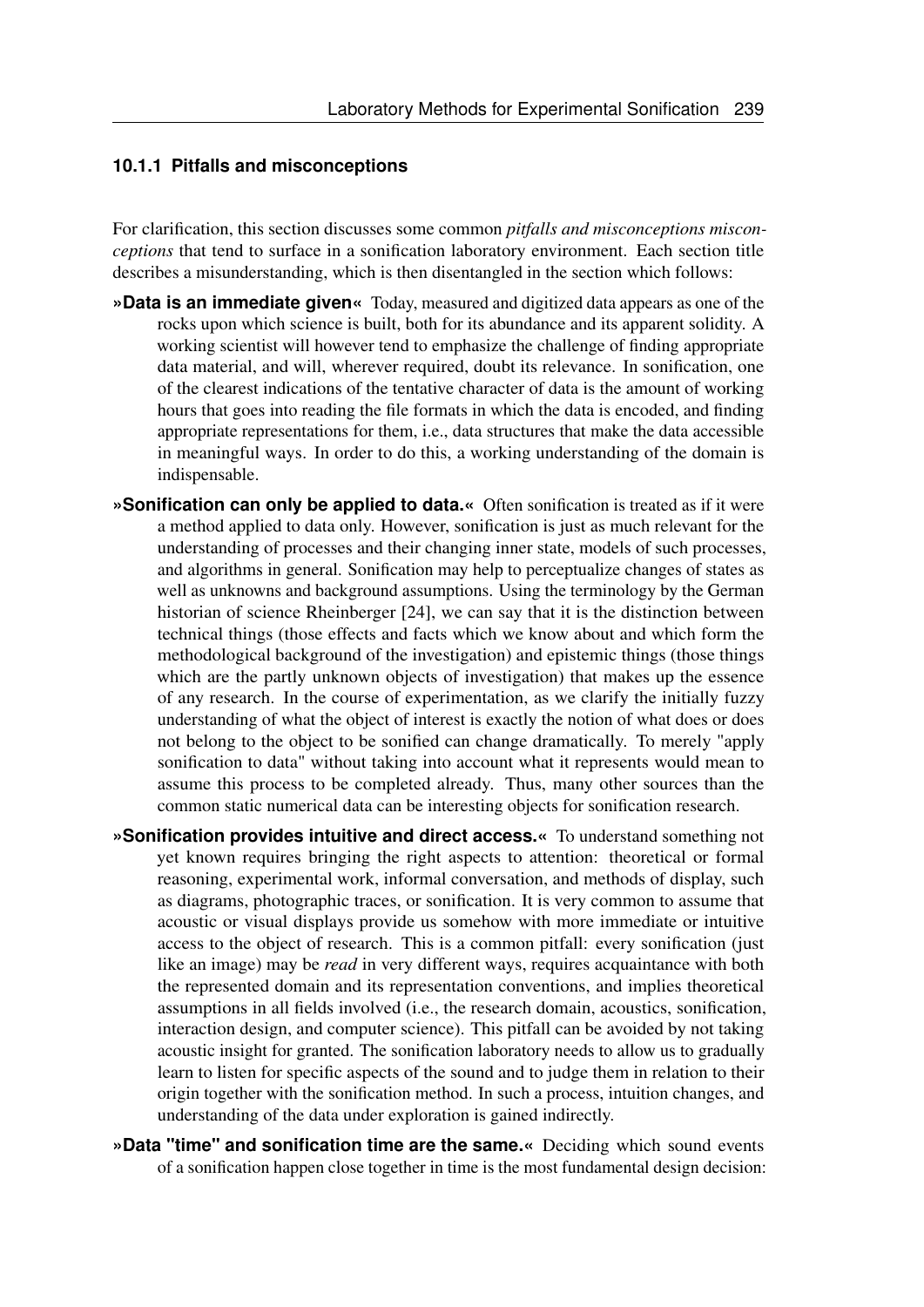temporal proximity is the strongest cue for perceptual grouping (see section 10.4.1). By sticking to a seemingly compelling order (data time must be mapped to sonification time), one loses the heuristic flexibility of really experimenting with orderings which may seem more far-fetched, but may actually reveal unexpected phenomena. It can be helpful to make the difference between *sonification time* and *domain time* explicit; one way to do this formally is to use a sonification variable  $\dot{t}$  as opposed to  $t$ . For a discussion of sonification variables, see section 10.4.5.

**»Sound design is secondary, mappings are arbitrary.«** For details to emerge in sonifications, perceptual salience of the acoustic phenomena of interest is essential and depends critically on psychoacoustically well-informed design. Furthermore, perception is sensitive to domain specific meanings, so finding convincing metaphors can substantially increase accessibility. Stephen Barrass' *ear benders* [2] provide many interesting examples. Finally, "aesthetic intentions" can be a source of problems. If one assumes that listeners will prefer hearing traditional musical instruments over more abstract sounds, then pitch differences will likely sound "wrong" rather than interesting. If one then designs the sonifications to be more "music-like" (e.g., by quantizing pitches to the tempered scale and rhythms to a regular grid), one loses essential details, introduces potentially misleading artefacts, and will likely still not end up with something that is worthwhile music. It seems more advisable here to create opportunities for practicing more open-minded listening, which may be both epistemically and aesthetically rewarding once one begins to read the sonification's details fluently.

# **10.2 Overview of languages and systems**

The history of sonification is also a history of laboratory practice. In fact, within the research community, a number of sonification systems have been implemented and described since the 1980s. They all differ in scope of features and limitations, as they were designed as laboratory equipment, intended for different specialized contexts. These software systems should be taken as integral part of the amalgam of experimental and thought processes, as "reified theories" (a term coined by Bachelard [1]), or rather as a complex mix between observables, documents, practices, and conventions [14, p. 18]. Some systems are now historic, meaning they run on operating systems that are now obsolete, while others are in current use, and thus alive and well; most of them are toolkits meant for integration into other (usually visualization) applications. Few are really open and easily extensible; some are specialized for very particular types of datasets.

The following sections look at dedicated toolkits for sonification, then focus on mature sound and music programming environments, as they have turned out to be very useful platforms for fluid experimentation with sonification design alternatives.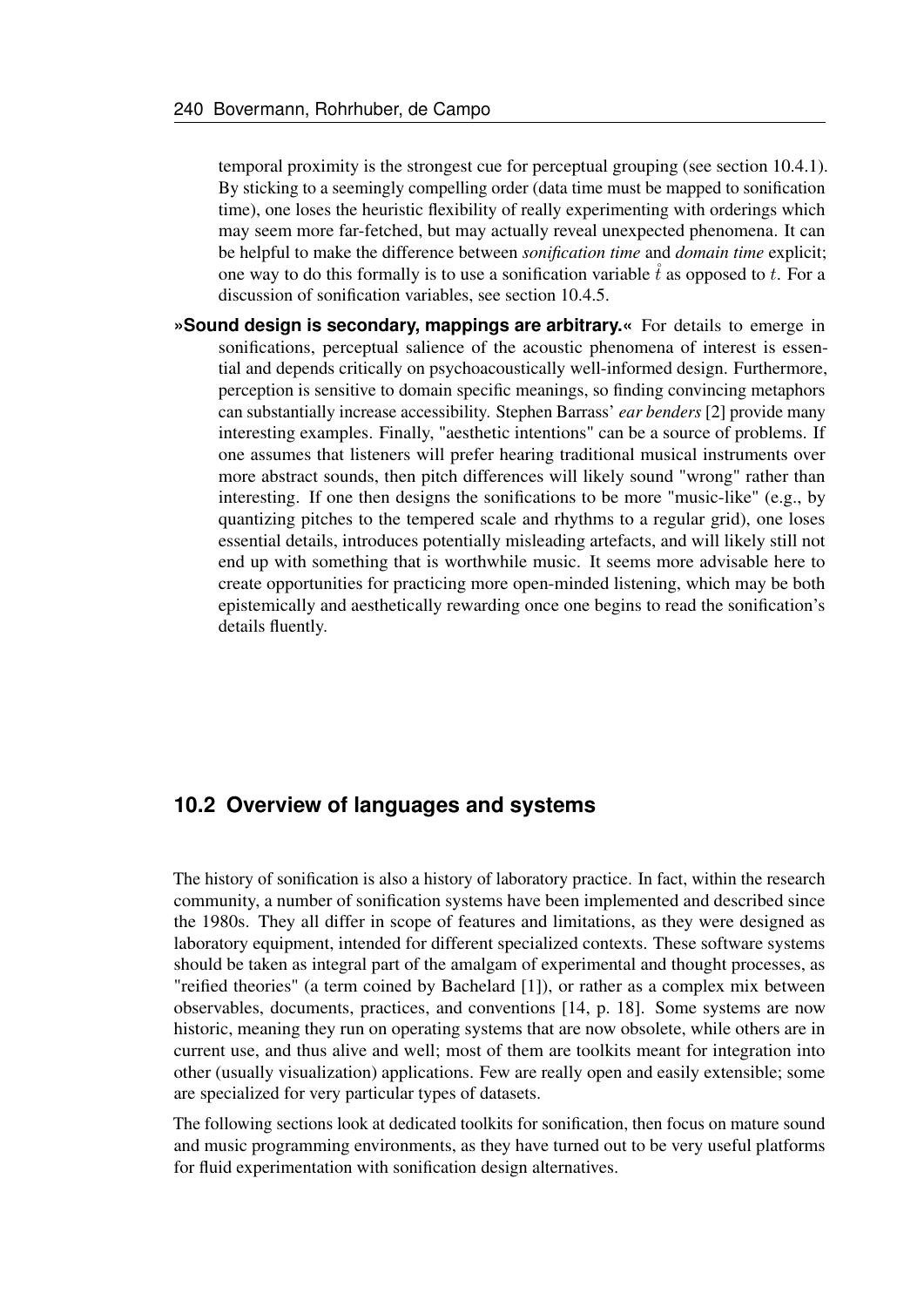# **10.2.1 Dedicated toolkits for sonification**

*xSonify* has been developed at NASA [7]; it is based on Java, and runs as a web service<sup>1</sup>. It aims at making space physics data more easily accessible to visually impaired people. Considering that it requires data to be in a special format, and that it only features rather simplistic sonification approaches (here called 'modi'), it will likely only be used to play back NASA-prepared data and sonification designs.

The *Sonification Sandbox* [31] has intentionally limited range, but it covers that range well: Being written in Java, it is cross-platform; it generates MIDI output e.g., to be fed into any General MIDI synth (such as the internal synth on many sound cards). One can import data from CSV text files, and view these with visual graphs; a mapping editor lets users choose which data dimension to map to which sound parameter: Timbre (musical instruments), pitch (chromatic by default), amplitude, and (stereo) panning. One can select to hear an auditory reference grid (clicks) as context. It is very useful for learning basic concepts of parameter mapping sonification with simple data, and it may be sufficient for some auditory graph applications. Development is still continuing, as the release of version 6 (and later small updates) in 2010 shows.

Sandra Pauletto's toolkit for Sonification [21] is based on PureData and has been used for several application domains: Electromyography data for Physiotherapy [22], helicopter flight data, and others. While it supports some data types well, adapting it for new data is slow, mainly because PureData is not a general-purpose programming language where reader classes for data files are easier to write.

*SonifYer* [27] is a standalone application for OSX, as well as a forum run by the sonification research group at Berne University of the Arts<sup>2</sup>. In development for several years now, it supports sonification of EEG, fMRI, and seismological data, all with elaborate user interfaces. As sound algorithms, it provides audification and FM-based parameter mapping; users can tweak the settings of these, apply EQ, and create recordings of the sonifications created for their data of interest.

*SoniPy* is a recent and quite ambitious project, written in the Python language [33]. Its initial development push in 2007 looked very promising, and it takes a very comprehensive approach at all the elements the authors consider necessary for a sonification programming environment. It is an open source project and is hosted at sourceforge<sup>3</sup>, and may well evolve into a powerful and interesting sonification system.

All these toolkits and applications are limited in different ways, based on resources for development available to their creators, and the applications envisioned for them. They tend to do well what they were intended for, and allow users quick access to experimenting with existing sonification designs with little learning effort.

While learning music and sound programming environments will require more effort, especially from users with little experience in doing creative work with sound and programming, they already provide rich and efficient possibilities for sound synthesis, spatialization, realtime control, and user interaction. Such systems can become extremely versatile tools for the sonification laboratory context by adding what is necessary for access to the data and its

<sup>1</sup>http://spdf.gsfc.nasa.gov/research/sonification

<sup>2</sup>http://sonifyer.org/

<sup>3</sup>http://sourceforge.net/projects/sonipy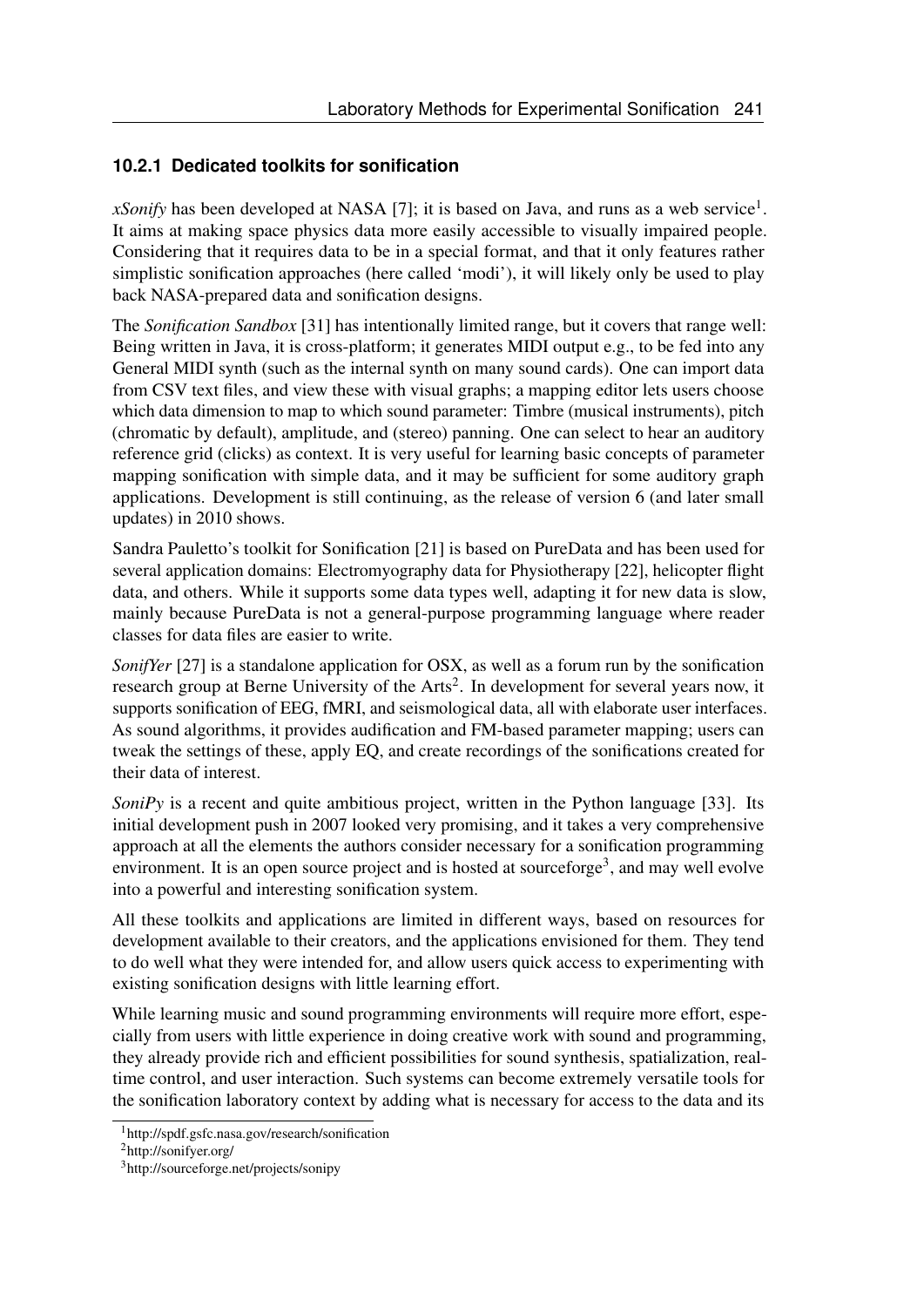domain. To provide some more background, an overview of the three main families of music programming environments follows.

# **10.2.2 Music and sound programming environments**

Computer Music researchers have been developing a rich variety of tools and languages for creating sound and music structures and processes since the 1950s. Current music and sound programming environments offer many features that are directly useful for sonification purposes as well. Mainly, three big families of programs have evolved, and most other music programming systems are conceptually similar to one of them.

# **Offline synthesis: MusicN to CSound**

MusicN languages originated in 1957/58 from the Music I program developed at Bell Labs by Max Mathews and others. Music IV [18] already featured many central concepts in computer music languages such as the idea of a Unit Generator (UGen) as the building block for audio processes (unit generators can be, for example, oscillators, noises, filters, delay lines, or envelopes). As the first widely used incarnation, Music V was written in FORTRAN and was thus relatively easy to port to new computer architectures, from where it spawned a large number of descendants.

The main strand of successors in this family is *CSound*, developed at MIT Media Lab beginning in 1985 [29], which has been very popular in academic as well as dance computer music. Its main approach is to use very reduced language dialects for orchestra files (consisting of descriptions of DSP processes called instruments), and score files (descriptions of sequences of events that each call one specific instrument with specific parameters at specific times). A large number of programs were developed as compositional front-ends in order to write score files based on algorithmic procedures, such as Cecilia [23], Cmix, Common Lisp Music, and others. CSound created a complete ecosystem of surrounding software.

CSound has a very wide range of unit generators and thus synthesis possibilities, and a strong community; the CSound Book demonstrates its scope impressively [4]. However, for sonification, it has a few substantial disadvantages. Even though it is text-based, it uses specialized dialects for music, and thus is not a full-featured programming language. Any control logic and domain-specific logic would have to be built into other languages or applications, while CSound could provide a sound synthesis back-end. Being originally designed for offline rendering, and not built for high-performance real-time demands, it is not an ideal choice for real-time synthesis either. One should emphasize however that CSound is being maintained well and is available on very many platforms.

# **Graphical patching: Max/FTS to Max/MSP(/Jitter) to PD/GEM**

The second big family of music software began with Miller Puckette's work at IRCAM on Max/FTS in the mid-1980s, which later evolved into Opcode Max, which eventually became Cycling'74's Max/MSP/Jitter environment<sup>4</sup>. In the mid-1990s, Puckette began developing

<sup>4</sup>http://cycling74.com/products/maxmspjitter/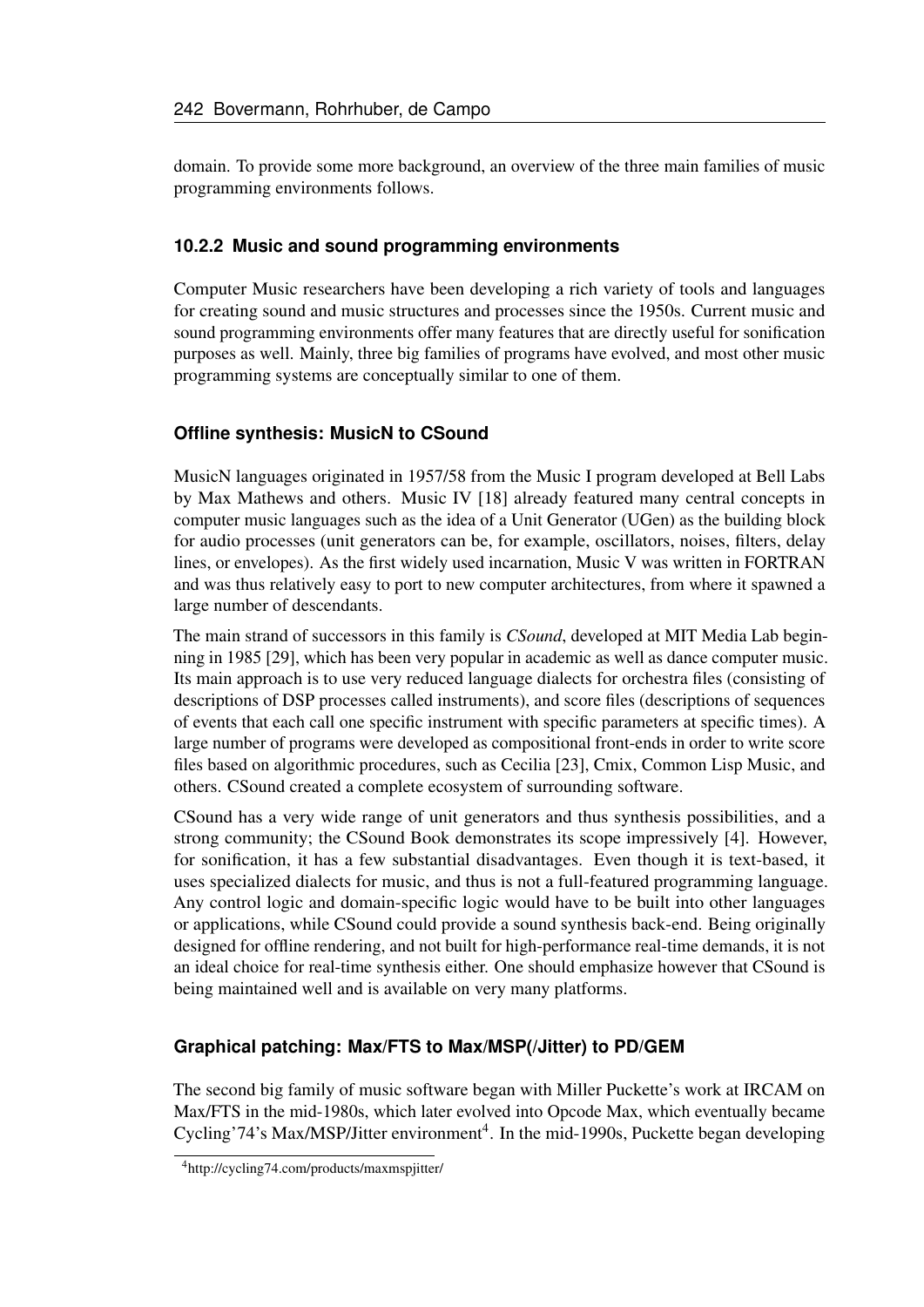an open source program called PureData (Pd), later extended with a graphics system called GEM.<sup>5</sup> All these programs share a metaphor of "patching cables", with essentially static object allocation of both DSP and control graphs. This approach was never intended to be a full programming language, but a simple facility to allow connecting multiple DSP processes written in lower-level (and thus more efficient) languages. With Max/FTS, for example, the programs actually ran on proprietary DSP cards. Thus, the usual procedure for making patches for more complex ideas often entails writing new Max or Pd objects in C. While these can run very efficiently if well written, special expertise is required, and the development process is rather slow, and takes the developer out of the Pd environment, thus reducing the simplicity and transparency of development.

In terms of sound synthesis, Max/MSP has a much more limited palette than CSound, though a range of user-written MSP objects exist. Support for graphics with Jitter has become very powerful, and there is a recent development of the integration of Max/MSP into the digital audio environment Ableton Live. Both Max and Pd have a strong (and partially overlapping) user base; the Pd base is somewhat smaller, having started later than Max. While Max is commercial software with professional support by a company, Pd is open-source software maintained by a large user community. Max runs on Mac OS X and Windows, but not on Linux, while Pd runs on Linux, Windows, and OS X.

# **Real-time text-based environments: SuperCollider, ChucK**

The SuperCollider language today is a full-fledged interpreted computer language which was designed for precise real-time control of sound synthesis, spatialization, and interaction on many different levels. As much of this chapter uses this language, it is discussed in detail in section 10.3.

The ChucK language has been written by Ge Wang and Perry Cook, starting in 2002. It is still under development, exploring specific notions such as being strongly-timed. Like SuperCollider, it is intended mainly as a music-specific environment. While being crossplatform, and having interfacing options similar to SC3 and Max, it currently features a considerably smaller palette of unit generator choices. One advantage of ChucK is that it allows very fine-grained control over time; both synthesis and control can have single-sample precision.

# **10.3 SuperCollider: Building blocks for a sonification laboratory**

# **10.3.1 Overview of SuperCollider**

The SuperCollider language and real-time rendering system results from the idea of merging both real-time synthesis and musical structure generation into a single environment, using the same language. Like Max/PD, it can be said to be an indirect descendant of MusicN and CSound. From SuperCollider 1 (SC1) written by James McCartney in 1996 [19], it has gone through three complete rewriting cycles, thus the current version SC3 is a very

<sup>5</sup>http://puredata.info/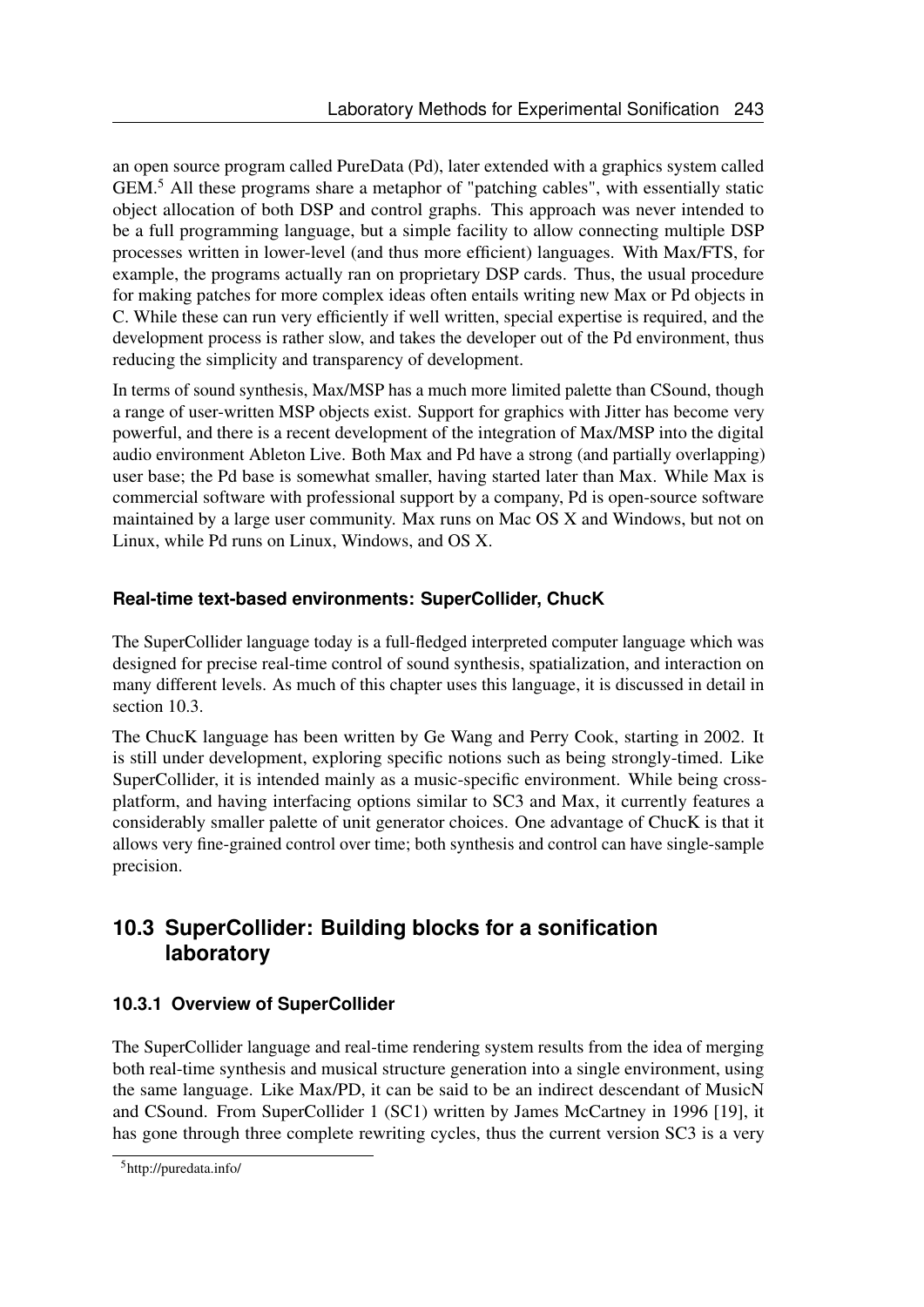mature system. In version 2 (SC2) it inherited much of its language characteristics from the Smalltalk language; in SC3 [20] the language and the synthesis engine were split into a client/server architecture, and many features from other languages such as APL and Ruby were adopted as options.

As a modern and fully-fledged text-based programming language, SuperCollider is a flexible environment for many uses, including sonification. Sound synthesis is very efficient, and the range of unit generators available is quite wide. SC3 provides a GUI system with a variety of interface widgets. Its main emphasis, however, is on stable real-time synthesis. Having become open-source with version 3, it has since flourished. Today, it has quite active developer and user communities. SC3 currently runs on OS X and Linux. There is also a less complete port to Windows.

### **10.3.2 Program architecture**

SuperCollider is divided into two processes: the language (*sclang*, also referred to as *client*) and the sound rendering engine (*scsynth*, also referred to as *server*). These two systems connect to each other via the networking protocol OpenSoundControl (*OSC*).6

SuperCollider is an interpreted fully-featured programming language. While its architecture is modeled on Smalltalk, its syntax is more like C++. Key features of the language include its ability to express and realize timing very accurately, its rapid prototyping capabilities, and the algorithmic building blocks for musical and other time-based compositions.

In contrast to sclang, the server, scsynth, is a program with a fixed architecture that was designed for highly efficient real-time sound-rendering purposes. Sound processes are created by means of synthesis graphs, which are built from a dynamically loaded library of unit generators (UGens); signals can be routed on audio and control buses, and soundfiles and other data can be kept in buffers.

This two-fold implementation has major benefits. First, other applications can use the sound server for rendering audio; Second, it scales well to multiple machines/processor cores, i.e., scsynth can run on one or more autonomous machines; and Third, decoupling sclang and scserver makes both very stable.

However, there are also some drawbacks to take into account. Firstly, there is always network latency involved, i.e., real-time control of synthesis parameters is delayed by the (sometimes solely virtual) network interface. Secondly, the network interface introduces an artificial bottleneck for information transfer, which in turn makes it hard to operate directly on a per sample basis. Thirdly, there is no direct access to server memory from sclang. (On OS X, this is possible by using the internal server, so one can choose one's compromises.)

SuperCollider can be extended easily by writing new classes in the SC language. There is a large collection of such extension libraries called Quarks, which can be updated and installed from within SC3.7 One can also write new Unit Generators, although a large collection of these is already available as sc3-plugins.<sup>8</sup>

<sup>6</sup>http://opensoundcontrol.org/

<sup>7</sup>See the Quarks help file for details

<sup>8</sup>http://sourceforge.net/projects/SC3 plugins/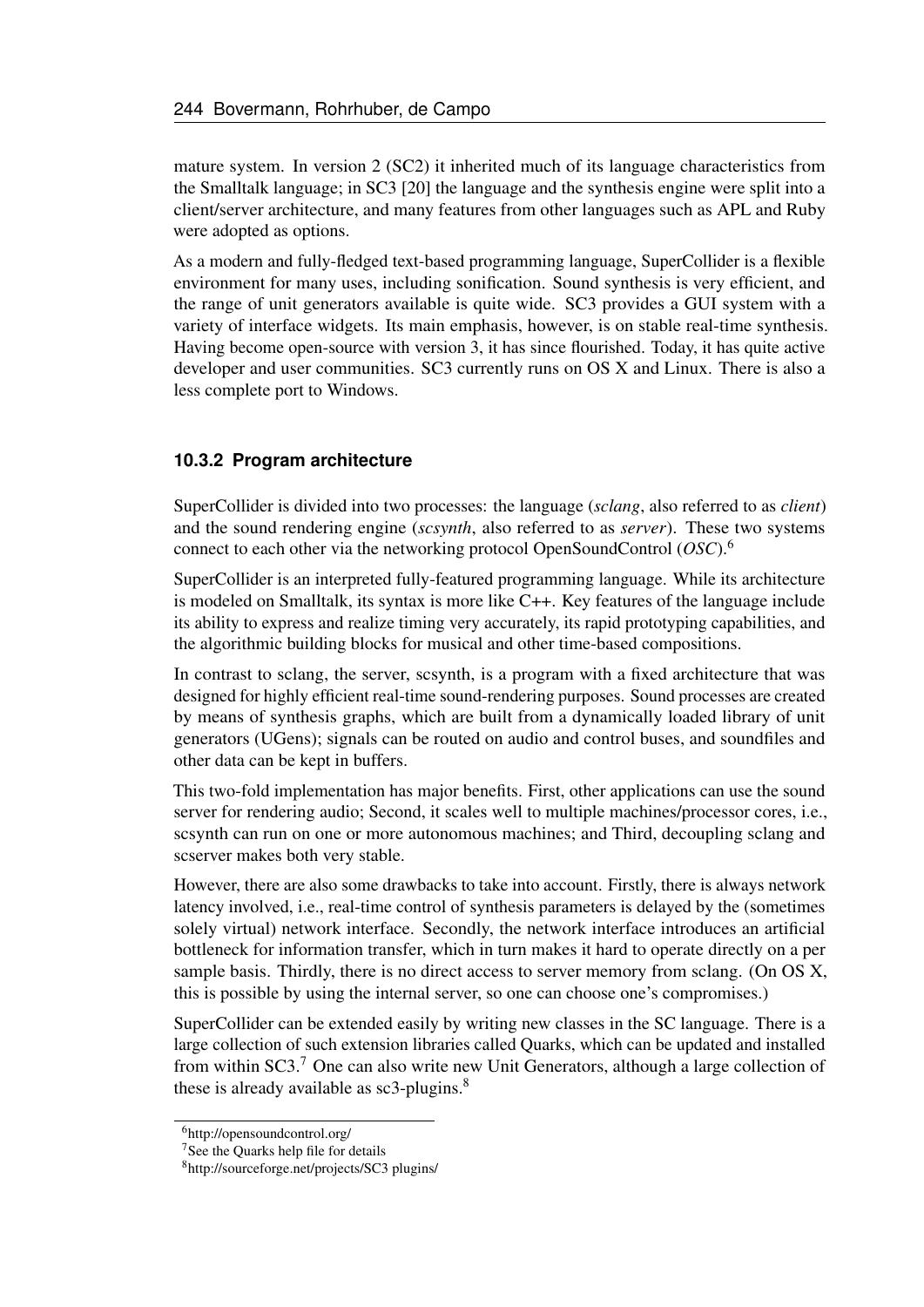# **10.3.3 Coding styles**

Thanks to the scope of its class library and its flexible syntax, SuperCollider offers many techniques to render and control sounds, and a variety of styles of expressing ideas in code. This short overview describes the basics of two styles (object style and pattern style), and shows differences in the way to introduce sound dynamics depending on external processes (i.e., data sonification). For a more detailed introduction to SuperCollider as a sound rendering and control language, please refer to the *SuperCollider Book* [32]. This also features a dedicated chapter on sonification with SuperCollider.

**Object style** Object-style sound control hides the network-based communication between client and server with an object-oriented approach. All rendering of sound takes place within the synthesis server (scsynth). The atom of sound synthesis is the unit generator (Ugen) which produces samples depending on its input parameters. UGens form the constituents of a fixed structure derived from a high-level description, the SynthDef, in sclang:

```
1 SynthDef(\pulse, { // create a synth definition named "pulse"
2 \int \frac{1}{2} \text{Treq} = 440, amp = 0.1| // controls that can be set at runtime out.ar( // create an outlet for the sound
      Out.ar( // create an outlet for the sound
4 0, // on channel 0 (left)
5 Pulse.ar ( // play a pulsing signal
6 freq // with the given frequency
7 \choose 8 ) * amp // multiply it by the amp factor to determine its volume
      \cdot;
9 }).add; // add it to the pool of SynthDefs
```
In order to create a sound, we instantiate a Synth object parameterised by the SynthDef's name:

 $x =$  Synth(\pulse);

This does two things: firstly, it creates a synth object on the server which renders the sound described in the pulse synthesis definition, and secondly, it instantiates an object of type Synth on the client, a representation of the synth process on the server with which the language is able to control its parameters:

x.set(\freq, 936.236); // set the frequency of the Synth

To stop the synthesis you can either evaluate

x.free;

or press the panic-button (hear sound example  $S10.1$ ).<sup>9</sup> The latter will stop all synthesis (①) processes, re-initialise the server, and stop all running tasks, whereas x.free properly releases only the synth process concerned and leaves everything else unaffected.

In this strategy, we can implement the simplest parameter mapping sonification possible in SuperCollider (see also section 10.4.2). Let's assume we have a dataset consisting of a one-dimensional array of numbers between 100 and 1000:

 $a = [ 191.73, 378.39, 649.01, 424.49, 883.94, 237.32, 677.15, 812.15 ]$ ;

 $9$  <Cmd>-. on OS X, <Esc> in gedit, <Ctrl>-c <Ctrl>-s in emacs, and <alt>-. on Windows.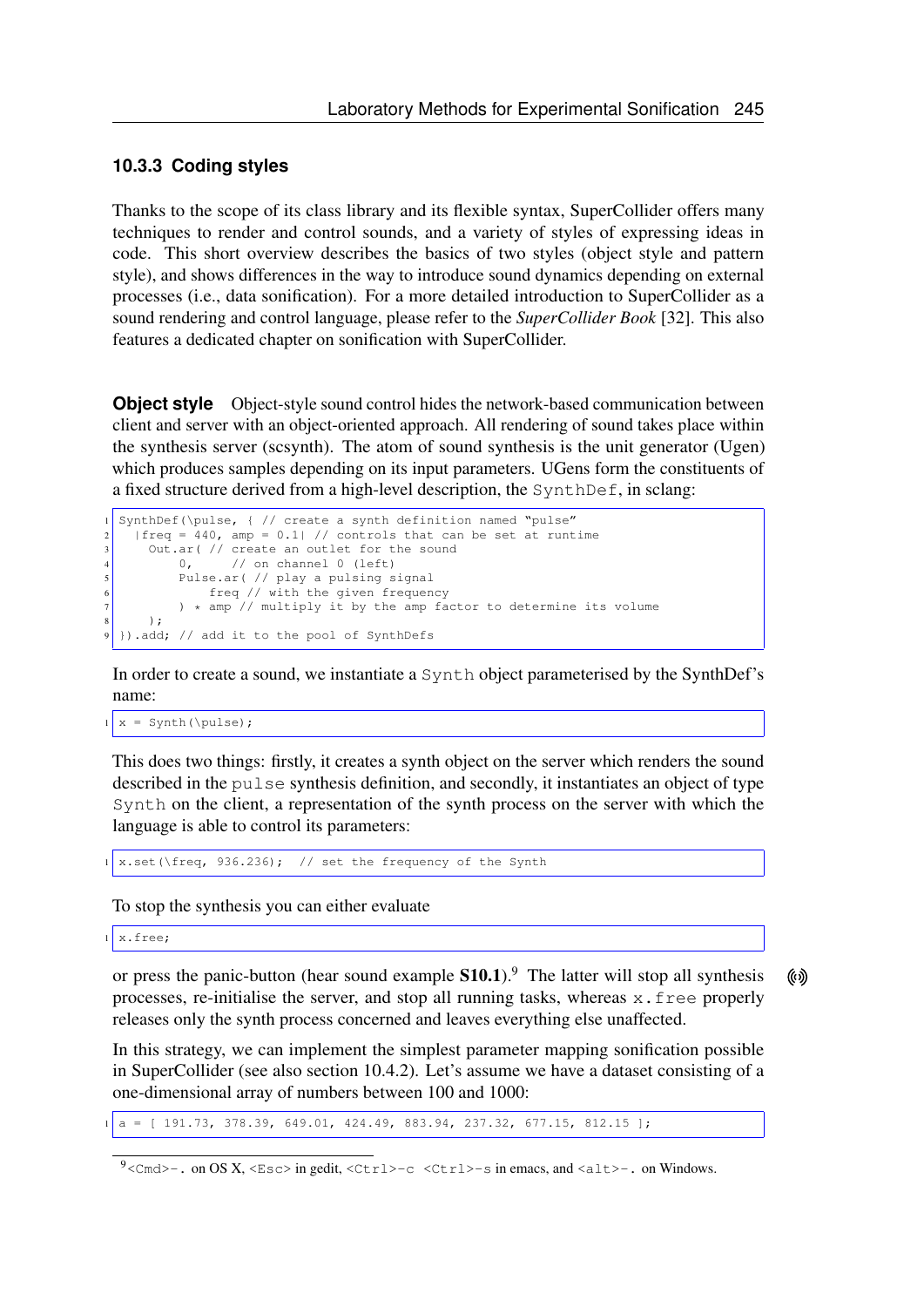((0))

With a construction called *Task*, a pauseable process that can run in parallel to the interactive shell, we are now able to step through this list and create a sound stream that changes its frequency according to the values in the list (hear sound example S10.2):

```
1 Task {
2 // instantiate synth
3 x = Synth(\pulse, [\freq, 20, \amp, 0]);
4 \times 0.1. wait:
5
6 x.set(\amp; 0.1); // turn up volume
7 // step through the array
     a.do{|item| // go through each item in array a
9 // set freq to current value
10 x.set(\frac{1}{em});
11
12 // wait 0.1 seconds
13 0.1.wait:
14 };
15
16 // remove synth
17 x.free;
18 }.play;
```
The above SynthDef is continuous, i.e., it describes a sound that could continue forever. For many sound and sonification techniques, however, a sound with a pre-defined end is needed. This is done most simply with an envelope. It allows the generation of many very short sound events (sound grains). Such a grain can be defined as:

```
1 SynthDef(\sinegrain, {
2 | \text{out} = 0, attack = 0.01, decay = 0.01, freq, pan = 0, amp = 0.5|
3
4 var sound, env:
5
\begin{array}{ll} \n6 & // \text{ an amplitude envelope with fixed duration} \\ \n7 & \text{env} = \text{EnvGen}.\n\end{array}env = EnvGen.ar(Env.perc(attack, decay), doneAction: 2);
8
9 // the underlying sound
10 sound = FSinOsc.ar(freq);
11
12 // use the envelope to control sound amplitude:
13 sound = sound * (env * amp);
14
15 // add stereo panning
16 sound = Pan2.ar (sound, pan);
17
18 // write to output bus
19 Out.ar(out, sound)
20 }).add;
```
To render one such grain, we evaluate

 $1 \text{ Symb}.$ grain(\sinegrain, [\freq, 4040, \pan, 1.0.rand2]);

Note that, in difference to the above example, the *grain* method creates an anonymous synth on the server, which cannot be modified while running. Thus, all its parameters are fixed when it is created. The grain is released automatically after the envelope is completed, i.e., the sound process stops and is removed from the server.

Using the dataset from above, a discrete parameter mapping sonification can be written like this (hear sound example S10.3):

```
1 Task {
2 // step through the array
```
(⊗)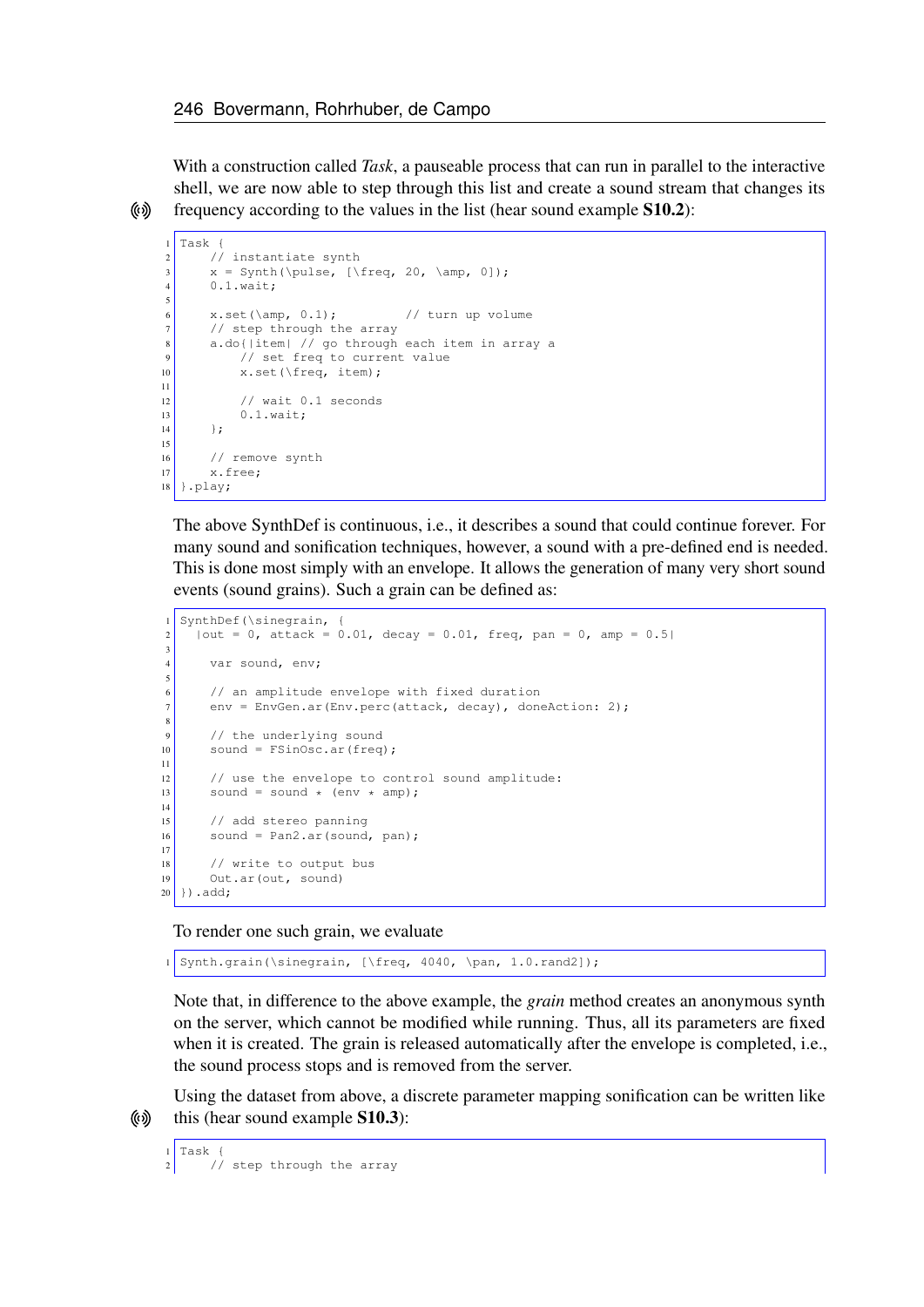```
\begin{array}{c|c} 3 & \text{a.do} \{ | \text{item} | \\ 4 & // \text{ crea} \end{array}4 // create synth with freq parameter set to current value
5 // and set decay parameter to slightly overlap with next grain
6 Synth.grain(\sinegrain, [\freq, item, \attack, 0.001, \decay, 0.2]);
7
8 0.1.wait; // wait 0.1 seconds between grain onsets
9 }:
10 }.play;
```
A third way to sonify a dataset is to first send it to a  $Buffer - a server-side storage for$ sequential data – and then use it as the source for dynamics control (hear sound example S10.4):

(《》)

```
1 \mid b = Buffer. loadCollection (
2 server: s,
3 collection: a,
4 numChannels: 1,
5 action: {"load completed".inform}
6 );
7
8 SynthDef(\bufferSon, {|out = 0, buf = 0, rate = 1, t_triq = 1, amp = 0.5|
9 var value, synthesis;
10
11 value = Player12 numChannels: 1,
13 bufnum: buf,
14 rate: rate/SampleRate.ir,
15 trigger: t_trig,
16 loop: 0
17 );
18
19 \vert synthesis = Saw.ar (value);
20
21 // write to outbus
22 Out.ar(out, synthesis * amp);
23 }).add;
24
25 \times = Synth(\bufferSon, [\buf, b])
26
27 \times . set(\rate, 5000); // set rate in samples per second
28 \times . set(\t_trig, 1); // start from beginning
29 \mid x \text{.} free; \frac{1}{29} // free the synthesis process
```
This style is relatively easy to adapt for audification by removing the synthesis process and writing the data directly to the audio output:

```
2 SynthDef(\bufferAud, {|out = 0, buf = 0, rate = 1, t_triq = 1, amp = 0.5|
3
4 var synthesis = PlayBuf.ar(
5 numChannels: 1,
6 bufnum: buf,
7 rate: rate/SampleRate.ir,
8 trigger: t_trig,
9 loop: 0
10 );
11
12 // write to output bus
13 Out.ar(out, synthesis \star amp)<br>14 }).add;
  14 }).add;
```
1

As the server's sample representation requires samples to be between  $-1.0$  and 1.0, we have to make sure that the data is scaled accordingly. Also, a larger dataset is needed (see the chapter on audification, 12, for details). An artificially generated dataset might look like this: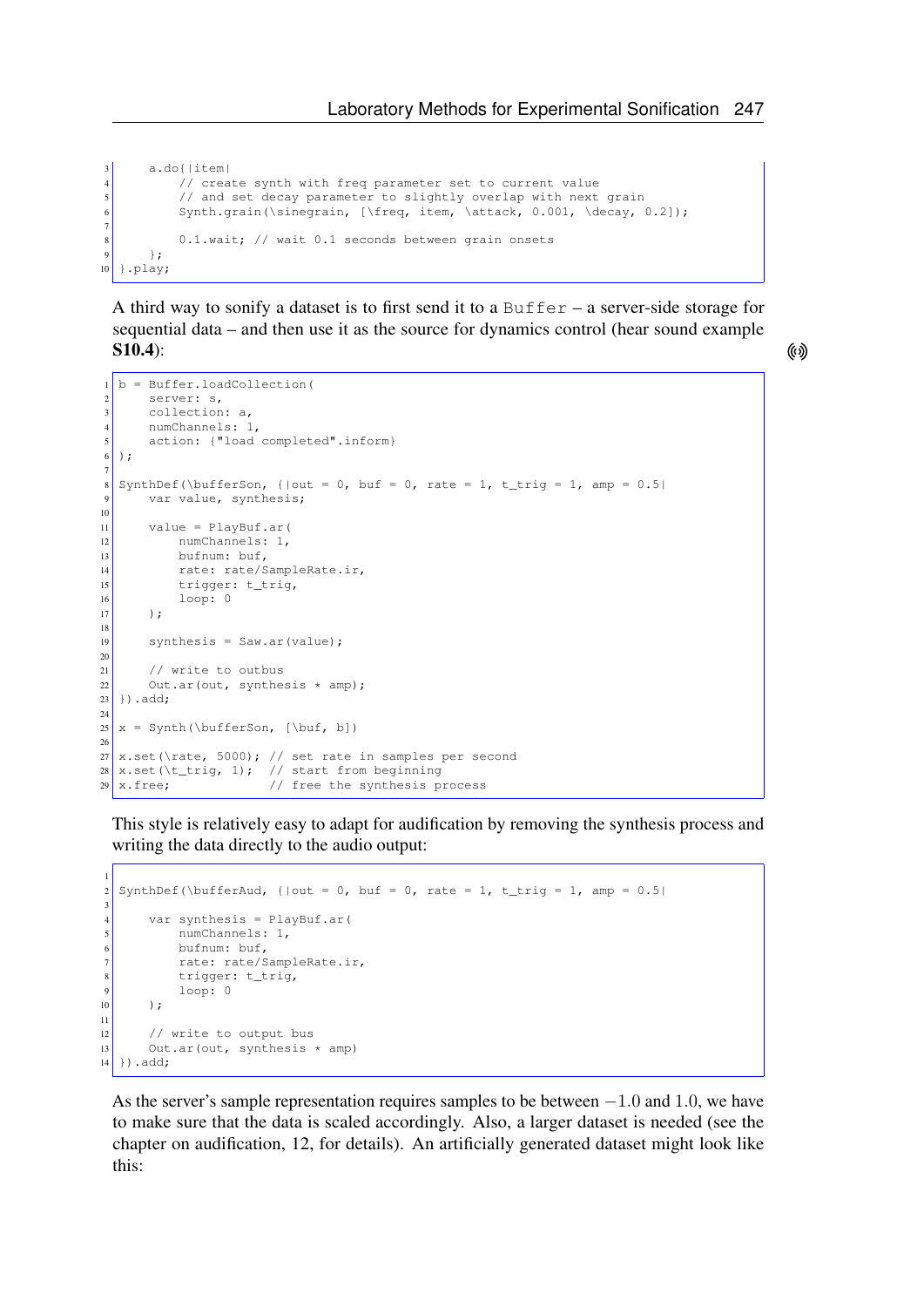```
1 \text{ a} = \{ \text{li} \cos(i \cdot \text{*} \cdot (\sin(0.0175 \cdot \text{i} \cdot \text{*}i))) \} !10000;2 \mid a.plot2; // show a graphical representation;
```
We can now load the dataset to the server and instantiate and control the synthesis process, just as we did in the example above (hear sound example S10.5):

```
1/b = Buffer. loadCollection (
2<sup>Server:</sup> s.
3 collection: a,
4 numChannels: 1,<br>
action: {"load
       action: {"load completed".inform}
6 ) ;
7
8 // create synth
9 \mid x = \text{Subdifferentud}, \text{ but, b, \text{= } 44100}10
11 \times .set(\text{trig}, 1);<br>
12 \times .set(\text{rate}, 200);<br>
// adjust rate
12 x.set(\rate, 200);
13 x.set(\t_trig, 1, \rate, 400); // restart with adjusted rate
14 x.set(\t\times, 1, \t\t\t rate, 1500);15
16 x.free;
```
**Pattern style** Patterns are a powerful option to generate and control sound synthesis processes in SuperCollider. A pattern is a high-level description of sequences of values that control a stream of sound events, which allows us to write, for example, a parameter mapping sonification in a way that also non-programmers can understand what is going on. Pattern-controlled synthesis is based on Events, defining a (predominately sonic) event with names and values for each parameter. Playing a single grain as defined in the object style paragraph then looks like this:

(instrument: \sinegrain, freq: 4040, pan: 1.0.rand2).play

When playing a pattern, it generates a sequence of events. The definition of the above discrete parameter mapping sonification in pattern style is (hear sound example S10.6): ((0))

```
1 \text{ a} = [ 191.73, 378.39, 649.01, 424.49, 883.94, 237.32, 677.15, 812.15 ]2 Pbind (
3 \instrument, \sinegrain,
4 \times 4 \freq, Pseq( a ), // a sequence of the dataset a
5 \attack, 0.001, \left| // and fixed values as desired
6 \doteq \Delta \Delta, 0.2, \Delta // for the other parameters
7 \dur, 0.1
  8 ).play
```
One benefit of the pattern style is that a wide range of these high-level controls already exist in the language. Let us assume the dataset under exploration is two-dimensional:

 $1$  a =  $\boxed{2}$  [ 161.58, 395.14 ], [ 975.38, 918.96 ], [ 381.84, 293.27 ], 3 [ 179.11, 146.75 ], [ 697.64, 439.80 ], [ 202.50, 571.75 ], 4 [ 361.50, 985.79 ], [ 550.85, 767.34 ], [ 706.91, 901.56 ],  $5$  ]

We can play the dataset by simply defining a with this dataset and evaluating the Pbind above. It results in two simultaneous streams of sound events, one for each pair (hear sound example S10.7). With a slight adjustment, we can even let the second data channel be played

(①)

(①)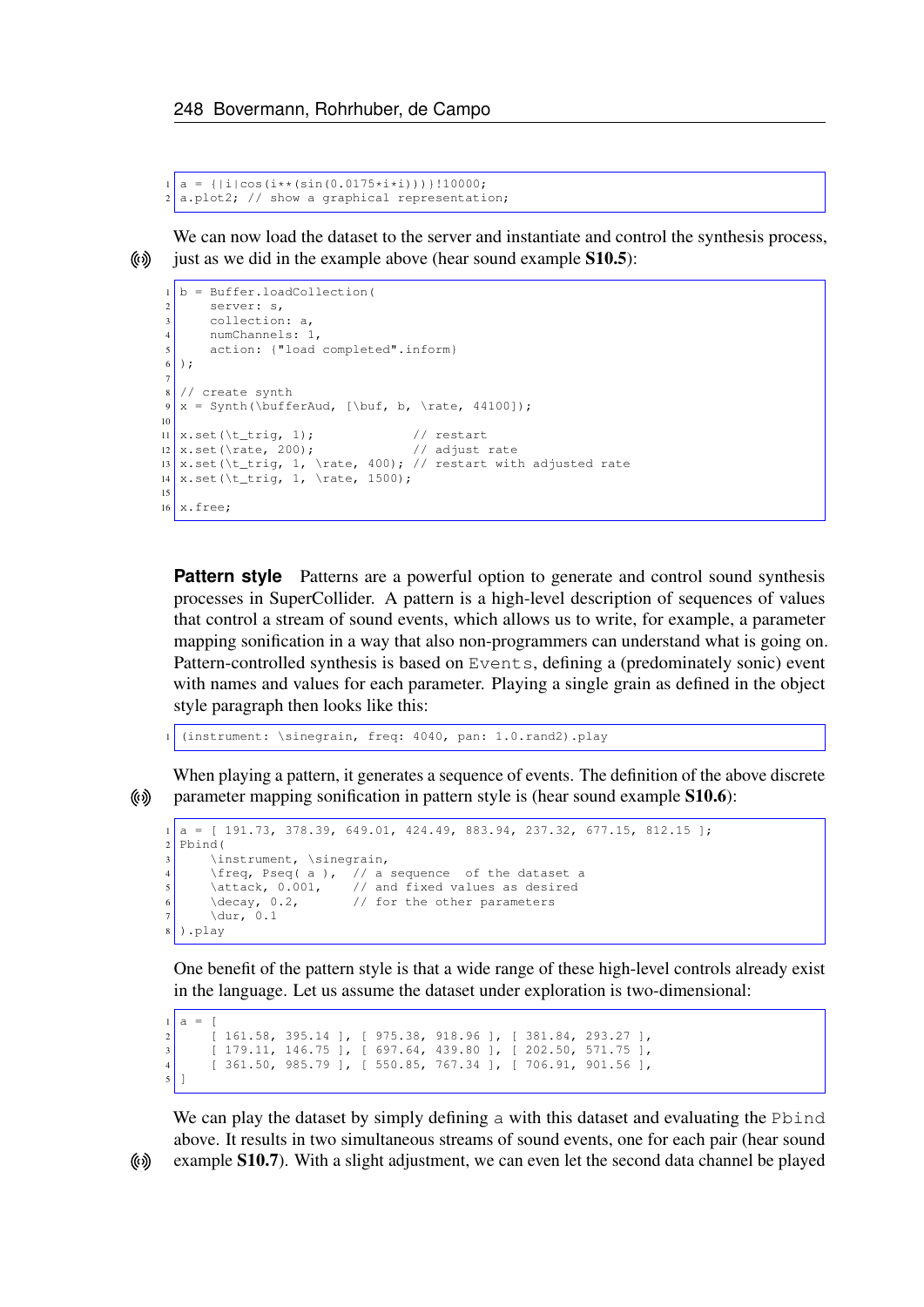panned to the right (hear sound example S10.8):

```
1 Pbind(
|2| \instrument, \sinegrain,
3 \freq, Pseq( a ), // a sequence of the data (a)
|4| \attack, 0.001,
5 \decay, 0.2,
6 \pan, [-1, 1], // pan first channel to left output, second to right
7 \dur, 0.1
  ).play
```
#### **Comparison of styles**

For modifying continuous sounds, and handling decisions unfolding in time very generally, 'tasks' are a very general and flexible tool. For creating streams from individual sounds, 'patterns' provide many options to express the implemented ideas in very concise terms. Depending on the context and personal preferences in thinking styles, one or other style may be better suited for the task at hand. The *Just In Time Programming Library* (JITLib) provides named proxies for tasks (Tdef), patterns (Pdef), and synths (Ndef), which allow to change running programs, simplify much technical administration, and thus can speed up development significantly.<sup>10</sup>

#### **10.3.4 Interfacing**

In this section, essential tools for loading data, recording the sonifications, and controlling the code from external processes are described. Due to the scope of this book, only the very essentials are covered. For a more in-depth overview on these themes, please consult the corresponding help pages, or the SuperCollider book [32].

**Loading data** Supposed, we have a dataset stored as comma-separated values (csv) in a text file called data.csv:

 $1 \begin{array}{|l} -0.49, 314.70, 964, 3.29 \end{array}$  $2 \Big| -0.27, 333.03, 979, 1.96$ 3 0.11, 351.70, 1184, 5.18  $4$  -0.06, 117.13, 1261, 2.07  $5 -0.02$ , 365.15, 897, 2.01  $6$  -0.03, 107.82, 1129, 2.24  $7 -0.39, 342.26, 1232, 4.92$  $-0.29, 382.03, 993, 2.35$ 

We can read these into SuperCollider with help of the CSVFileReader class:

```
a = \text{CSVFileReader.readInterpret}(\text{"data.csv"});2 a.postcs: // post data
```
Each row of the dataset is now represented in SuperCollider as one array. These arrays are again collected in an enclosing array. A very simple sonification using the pattern method described in Section 10.3.3 looks like this:

```
1 // transpose the data representation
2^{1}/ now the inner arrays represent one row of the dataset
```
⑹

<sup>&</sup>lt;sup>10</sup>For more information, see the JITLib help file, or the JITLib chapter in the SuperCollider book [32].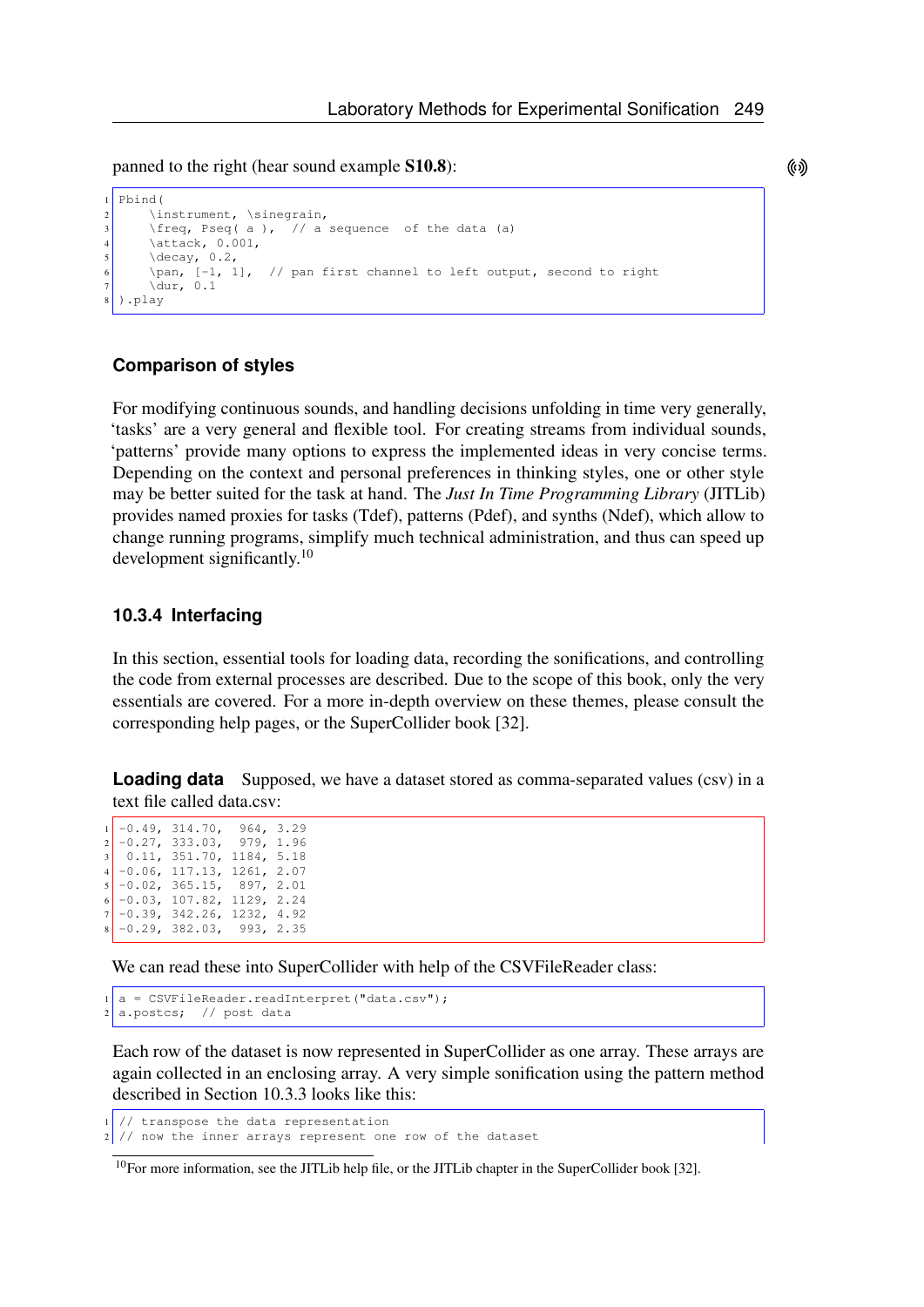```
3 \mid b = a.flop;
4
5 (
6 Phind(
7 \instrument, \sinegrain,
|8| \freq, Pseq([b[1], b[2]].flop, 2),
9 \attack, 0.002,
10 \begin{bmatrix} 10 \\ \text{decay, } P \text{seq}(b[3] \times 0.1, inf), \\ 11 \end{bmatrix}\pan, Pseq(b[0], inf),
12 \mid \text{dur, } 0.113 ).play
14 )
```
For very large data sets which are common in sonification it may be advisable to keep the data in a more efficiently readable format between sessions. For time series, such as EEG data, converting them to soundfiles will reduce load times considerably. For other cases, SuperCollider provides an archiving method for every object:

```
// store data
2 a.writeArchive(path);
3 // read data
4 \mid a = 0bject.readArchive(path);
```
This can reduce load time by an order of two.

**Recording sonifications** SuperCollider provides easy and flexible ways to record realtime sonifications to soundfiles. Only the simplest case is covered here; please see the Server help file for more details.

```
// start recording
2 s.record("/path/to/put/recording/test.wav");
3 // run your sonification now ...
4 // stop when done
5 s.stopRecording;
```
**Control from external processes** SuperCollider can be controlled from external applications by means of OpenSoundControl (OSC) [34]. Let us assume that an external program sends OSC messages in the following format to  $SC3<sup>11</sup>$ :

```
/data, iff 42 23.0 3.1415
```
You can set up a listener for this message with:

```
OSCresponder(nil, "/data", {|time, responder, message|
          "message % arrived at %\n".postf(message, time);
3 } ).add;
```
We leave it as an exercise to the reader to integrate this into a sonification process. In-depth discussions of many sonification designs and their implementations in SC3 can be found in Bovermann [5] and de Campo [9].

<sup>&</sup>lt;sup>11</sup>Note that SuperCollider's default port for incoming OSC messages is 57120.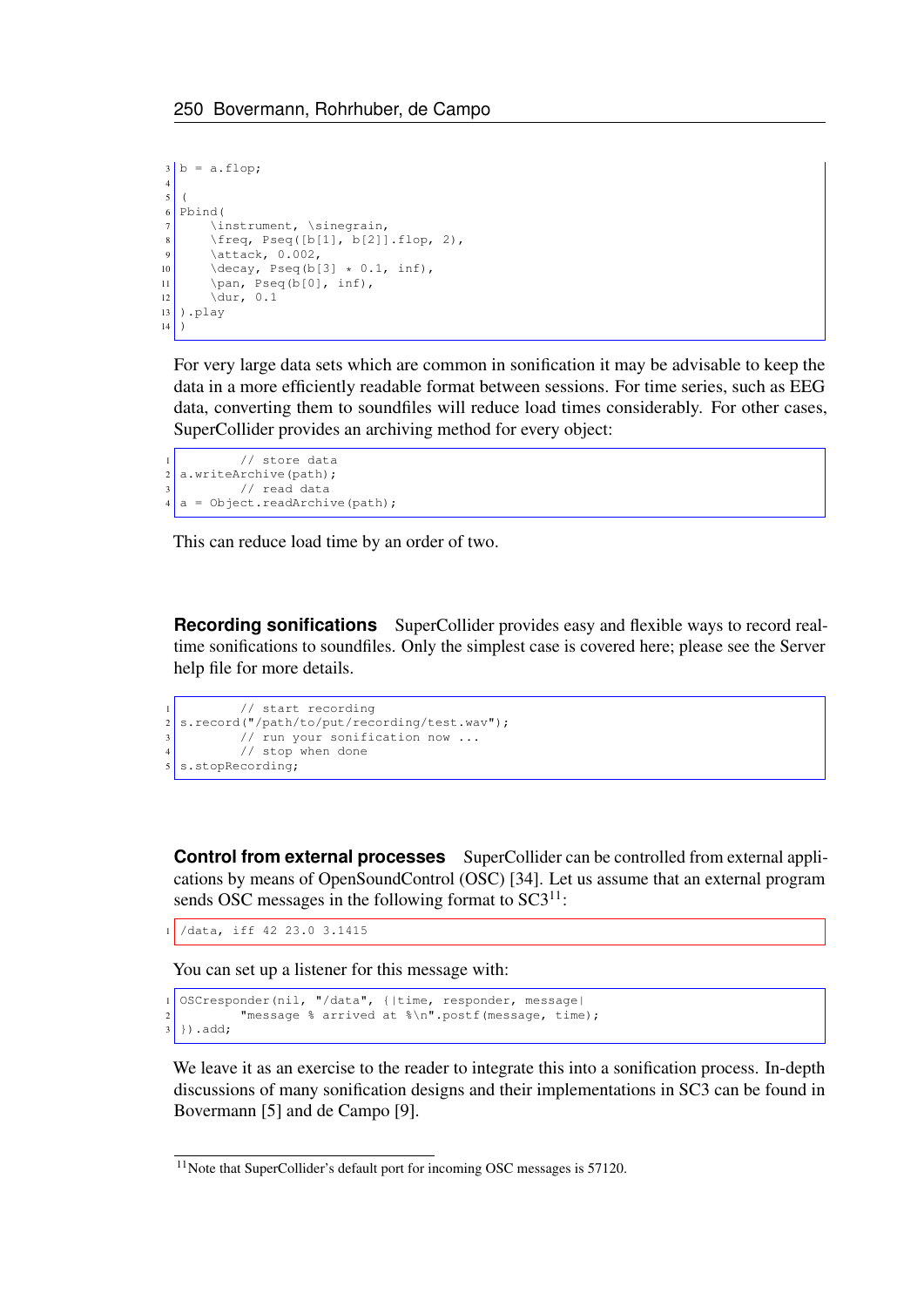# **10.4 Example laboratory workflows and guidelines for working on sonification designs**

This section discusses many of the common concerns in creating, exploring and experimenting with sonification designs and how to integrate them in a laboratory workflow. Here, theoretical considerations alternate with examples that are generic enough to make it easy to adapt them to different contexts.

What is usually interesting about specific data sets is discovering the possible relationships between their constituents; some of these relations may be already established, whereas others may not yet be evident. Perceptualization is the systematic attempt to represent such relationships in data (or generally, objects under study) such that relationships between the constituents of the sensory rendering emerge in perception. This means that an observer notices *gestalts*, which may confirm or disprove hypotheses about relationships in the data. This process relies on human perceptual and cognitive abilities; most importantly that of organizing sensory events into larger groups. In auditory perception, this grouping of individual events depends on their perceptual parameters and their relationships, i.e., mainly inter-similarities and proximities.

In a successful sonification design, the relationships within the local dynamic sound structure (the proximal cues) allow a listener to infer insights into the data being sonified, effectively creating what can be considered distal cues. As there are very many possible variants of sonification design, finding those that can best be tuned to be very sensitive to the relationships of interest, however, is a nontrivial methodological problem.

The *Sonification Design Space Map (SDSM)* [8, 9] aims to help in the process of developing sonification designs. Put very briefly, while the working hypotheses evolve, as the sonification designs become more and more sophisticated, one repeatedly answers three questions:

- 1. How many data points are likely necessary for patterns to emerge perceptually?
- 2. How many and which data properties should be represented in the design?
- 3. How many parallel sound-generating streams should the design consist of?

Based on the answers, the SDSM recommends making sure the desired number of data points is rendered within a time window of 3–10 seconds (in order to fit within non-categorical echoic memory) [28], and it recommends suitable strategies (from Continuous, Discrete-Point, and Model-based approaches). As Figure 10.1 shows, changes in the answers correspond to movements of the current working location on the map: Zooming in to fewer data points for more detail moves it to the left, zooming out moves it to the right; displaying more data dimensions moves it up, while using more or fewer parallel sound streams moves it in the z-axis.

In practice, time spent exploring design alternatives is well spent, and helps by clarifying which (seemingly natural) implicit decisions are being taken as a design evolves. The process of exchange and discussion in a hypothetical research team, letting clearer questions evolve as the sonification designs become more and more sensitive to latent structures in the data, process or model under study, is of fundamental importance. It can be considered the equivalent of the common experience in laboratory work that much of the total work time is absorbed by setting up and calibrating equipment, until the experimental setup is fully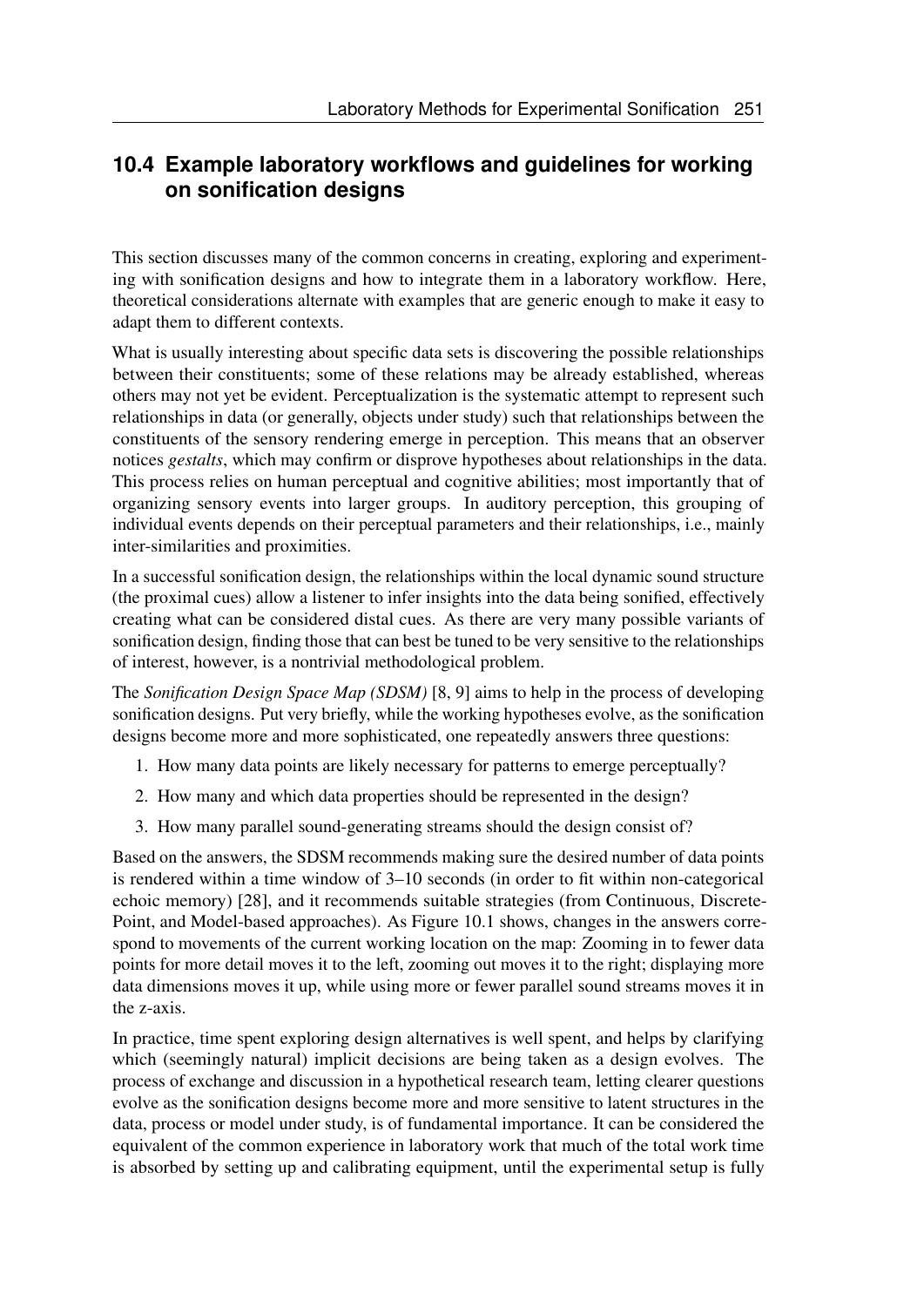

Figure 10.1: The Sonification Design Space Map.

"tuned", while by comparison, much less time is usually spent with actual measurement runs themselves. Such calibration processes may involve generating appropriate test data, as well as doing listening tests and training.

There now follow three sections explaining typical scenarios, in which data sonification workers may find themselves. As proximity in time is the property that creates the strongest perceptual grouping, especially in sound, the first section covers data ordering concepts and the handling of time in sonification. The second section discusses fundamental issues of mapping of data dimensions to sound properties via synthesis parameters, which requires taking perceptual principles into account. The later three sections address more complex cases, which raise more complex sets of questions.

# **10.4.1 Basics 1: Order, sequence, and time**

In any data under study, we always need to decide which relations can be ordered and according to what criteria. Data from different geographic locations, for instance, may be ordered by longitude, latitude and/or altitude. Mapping a data order to a rendering order (such as altitude to a time sequence) means treating one dimension differently from the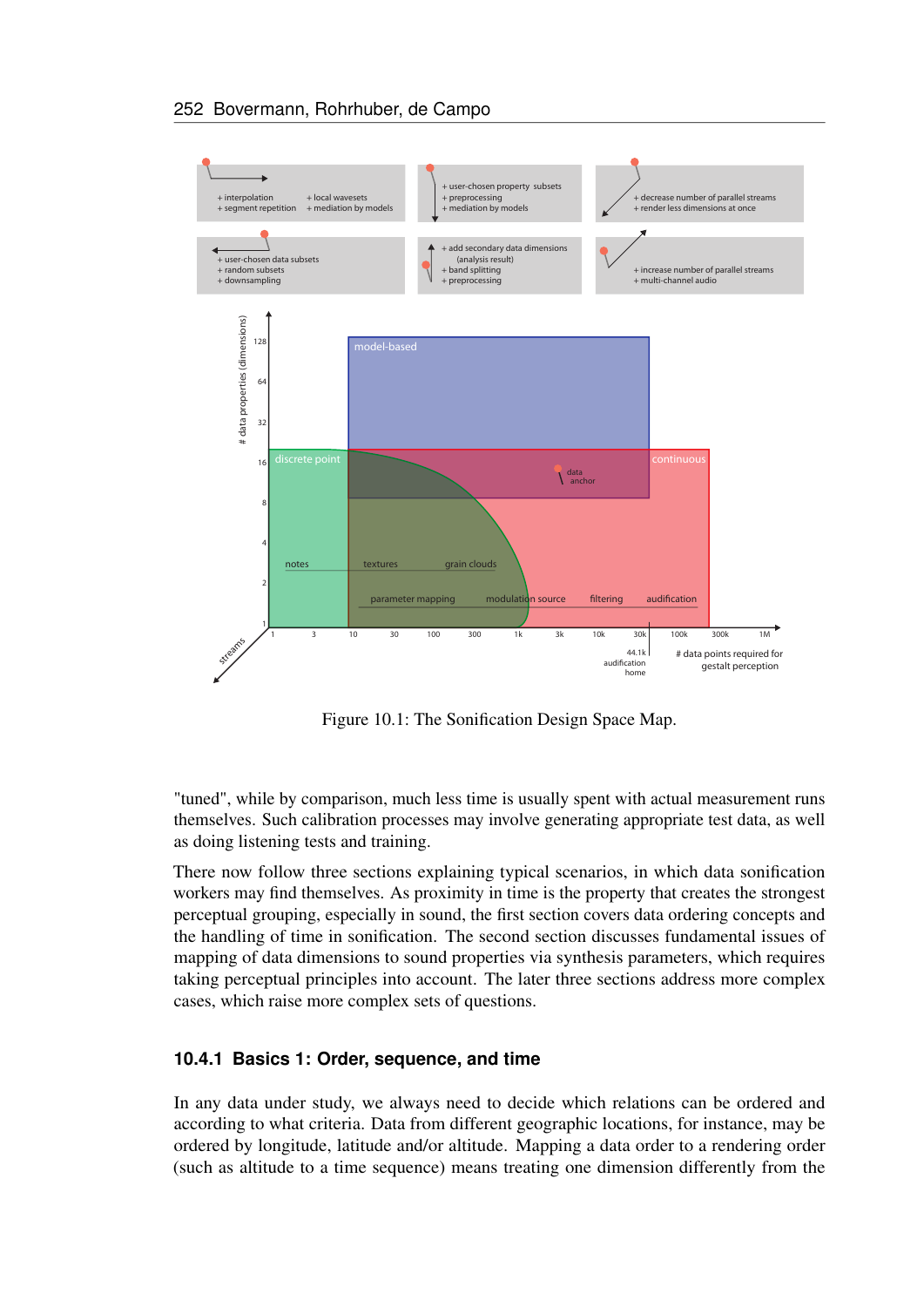others.

As temporal order is the strongest cue for grouping events perceptually in the sonic domain, experimenting with mappings of different possible data orders to the temporal order of sounds can be very fruitful.

# **Example solutions**

Here is a very simple example to demonstrate this constellation. Assume for simplicity that the domain data points are all single values, and they come in a two dimensional order, represented by an array:

```
1<sub>a</sub>2 [ 0.97, 0.05, -0.22, 0.19, 0.53, -0.21, 0.54, 0.1, -0.35, 0.04 ],
\frac{3}{1} [ -0.07, 0.19, 0.67, 0.05, -0.91, 0.1, -0.8, -0.21, 1, -0.17 ],
4 [ 0.67, -0.05, -0.07, -0.05, 0.97, -0.65, -0.21, -0.8, 0.79, 0.75 ]5];
```
Two ordered dimensions are obvious, horizontal index, and vertical index, and a third one is implied: the magnitude of the individual numbers at each index pair. Depending on where this data came from, the dimensions may correlate with each other, and others may be implied, some of which may be unknown.

For experimentation, we define a very simple synthesis structure that creates percussive decaying sound events. This is just sufficient for mapping data values to the most sensitive perceptual property of sound - pitch - and experimenting with different ordering strategies.

```
SynthDef(\x, { |freq = 440, amp = 0.1, sustain = 1.0, out = 0|
2 \times 2 var sound = SinOsc.ar(freq);
3 var env = EnvGen.kr(Env.perc(0.01, sustain, amp), doneAction: 2);
4 Out.ar(out, sound * env);<br>5 \), add:
  5 }).add;
```
This sound event has four parameters: amplitude, sustain (duration of sound), frequency, and output channel number (assuming one uses a multichannel audio system).

As there is no inherent preferred ordering in the data, a beginning strategy would be to experiment with a number of possible orderings to develop a sense of familiarity with the data and its possibilities, and noting any interesting details that may emerge.

Relating time sequence with horizontal index, and frequency to the data value at that point, we can begin by playing only the first line of the data set (hear sound example S10.9):

(《》)

```
1 // define a mapping from number value to frequency:
2 \mid f = \{ |x| \; x \ldots \; x \in (-1, 1, 250, 1000) \}\begin{array}{c|cc}\n 3 & \text{Task} & \{ \\
 4 & & \text{Va}\n \end{array}var line = a[0]; // first line of data
5 line.do { |val|
6 (instrument: \{x, freq: f.value(val)\}. play;
7 0.3.wait:
8 }
9 }.play;
```
Next, we play all three lines, with a short pause between events and a longer pause between lines, to maintain the second order (hear sound example S10.10):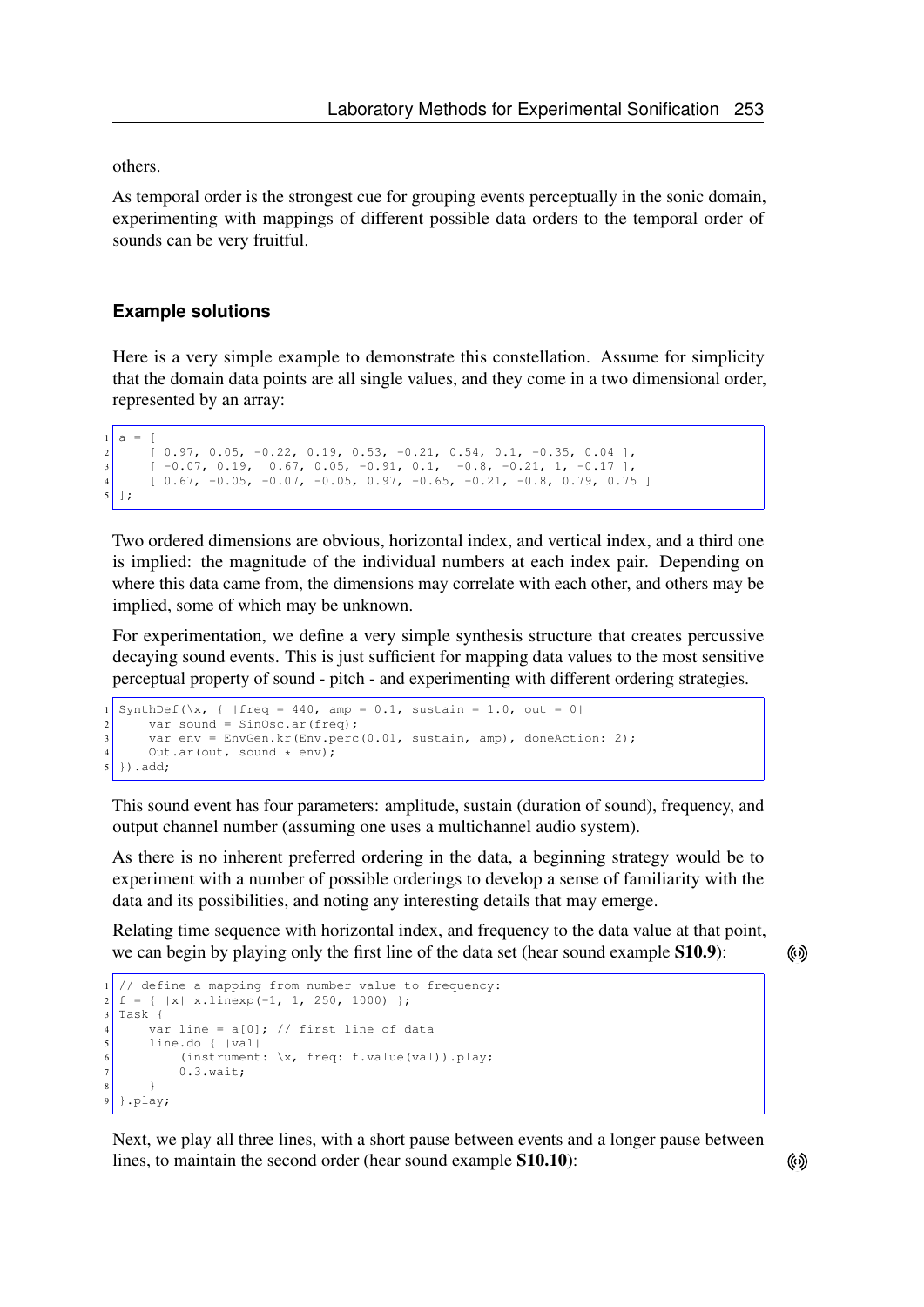```
1 Task \{\begin{array}{c|c} 2 & \text{a.do} & \text{linel} \\ 3 & \text{line.do} & \end{array}3 line.do { |val|<br>4 (instrument
                     (instrument: \{x, \text{freq: } f.value(val)\}.play;
5 0.1.wait;
6 },
7 \mid 0.3 \text{.} wait;
   8 }.play;
```
When we sort each line before playing it, the order in each line is replaced with order by (⑷) magnitude (hear sound example S10.11):

```
1 Task {
|2| a.do { |1ine]
3 line.copy.sort.do { |val|
4 (instrument: \x, freq: f.value(val)).play;
5 0.1.wait;
6 };
7 \mid 0.3. wait:
8 }
 9 }.play;
```
We play each line as one chord, so the order within each line becomes irrelevant (hear sound (①) example S10.12):

```
1 Task {
2 \mid a.do { |line |3 line.do { |val|
4 (instrument: \x, freq: f.value(val)).play; // no wait time here
5 };
6 0.3.wait;
  7 }.play;
```
We can also use vertical order, and play a sequence of all columns (hear sound example S10.13):

```
(⑵)
```

```
1 Task {
|2| var cols = a.flop; // swap rows <-> columns
3 cols.do { |col|4 col.do { |val|
5 (instrument: \x, freq: f.value(val)).play;<br>0.1.wait: // comment.out.for 3-note.ch
6 0.1.wait; // comment out for 3-note chords
7 };
8 \mid 0.3 \text{.wait}9 \mid 3;10 }.play;
```
(①) Finally, we play all values in ascending order (hear sound example S10.14):

```
1 Task {
|2| var all = a.flat.sort;
3 all.do { |val|4 (instrument: \x, freq: f.value(val)).play;
5 0.1.wait;
6 };
7 }.play;
```
All these variants bring different aspects to the foreground: Hearing each line as a melody allows the listener to compare the overall shapes of the three lines. Hearing each column as a three note arpeggio permits comparing columns for similarities. Hearing each column as a chord brings similarity of the (unordered) sets of elements in each column into focus. Hearing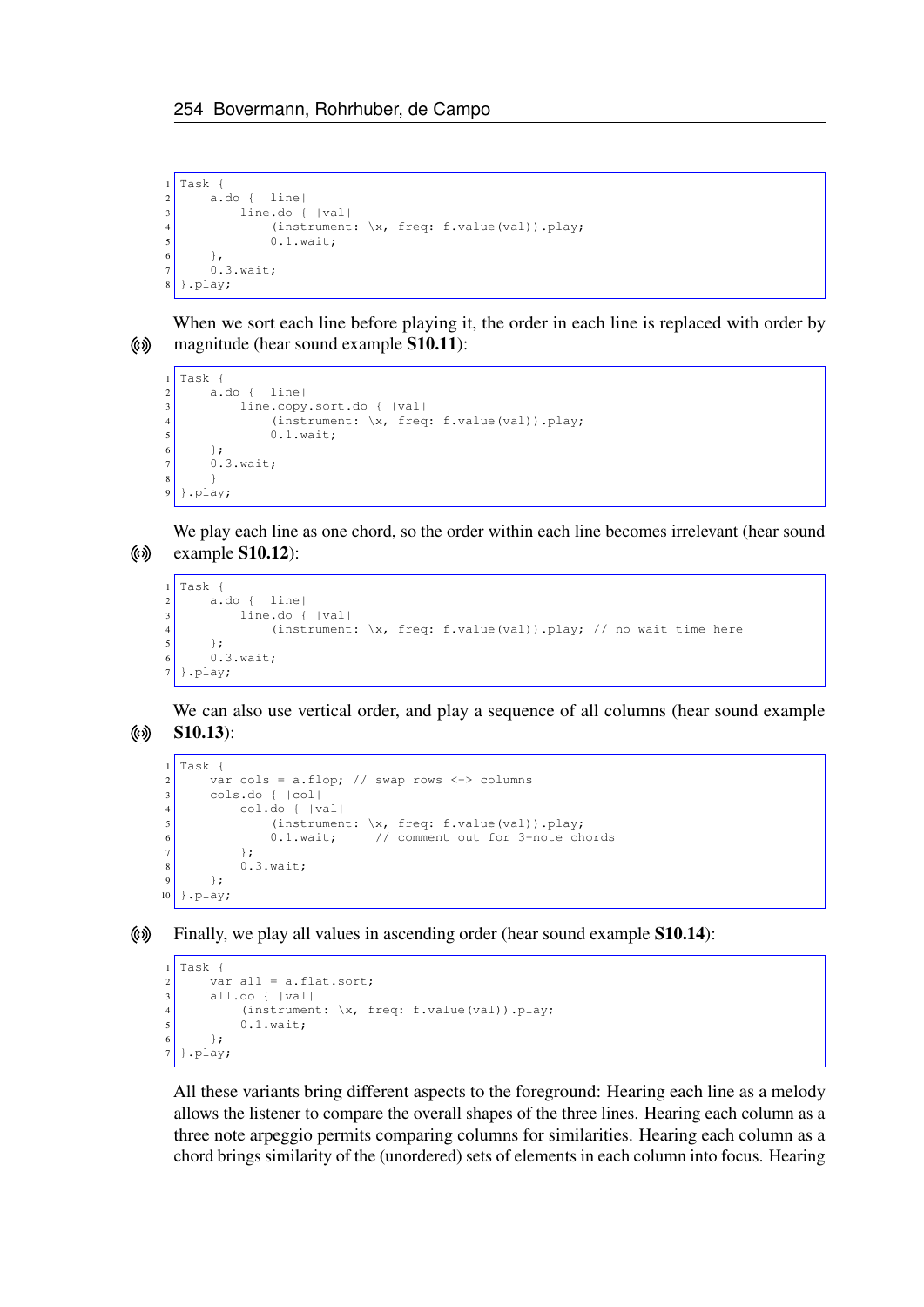each line sorted enables observation of what value ranges in each line values are denser or sparser. Sorting the entire set of values applies that observation to the entire dataset.

# **Discussion**

It is productive to be aware of explicit orderable and un-orderable dimensions. Simple experiments help the designer to learn, to adjust, and to develop how these dimensions interrelate. Writing systematic variants of one experiment brings to the surface nuances that may become central evidence once discovered. For instance, with every new ordering, different structures might emerge. With unknown data, cultivating awareness of alternative orderings and data structures will help for fruitful experimentation and for learning to distinguish the impact of differences on a given sonification. Note that there are many psychoacoustic peculiarities in timing – for instance, parallel streams of sound may emerge or not dependent on tempo, and a series of events may fuse into a continuum.

# **10.4.2 Basics 2: Mapping and perception**

Every sonification design involves decisions regarding how the subject of study determines audible aspects of the perceptible representation. It is thereby necessary to take into account the psychoacoustic and perceptual concepts underlying sound design decisions. Here, the discussion of these facts is very brief; for a more in-depth view see chapter 3, for a longer discussion of auditory dimensions see chapter 4, finally, for an introduction to mapping and scaling, see chapter 2.

Audible aspects of rendered sound may serve a number of different purposes:

- 1. Analogic display a data dimension is mapped to a synthesis parameter which is easy to recognise and follow perceptually. Pitch is the most common choice here; timbral variation by modulation techniques is also well suited for creating rich, non-categorical variety.
- 2. Labelling a stream this is needed for distinguishing categories, especially when several parallel streams are used. Many designers use instrumental timbres here; we find that spatial position is well suited as well, especially when using multiple loudspeakers as distinct physical sound sources.
- 3. Context information/orientation this is the mapping non-data into the rendering, such as using clicks to represent a time grid, or creating pitch grids for reference.

Tuning the ranges of auditory display parameters plays a central role in parameter mapping sonification (see chapter 15), but indirectly it plays into all other approaches as well. Physical parameters, such as frequency and amplitude of a vibration, are often spoken of in identical terms to synthesis processes, as in the frequency and amplitude of an oscillator. They typically correspond to perceived sound properties, like pitch and loudness, but the correspondence is not always a simple one. First, we tend to perceive amounts of change relative to the absolute value; a change of 6% of frequency will sound like a tempered half-step in most of the audible frequency range. Second, small differences can be inaudible; the limit where half the test subjects say a pair of tones is the same and the other half says they are different is called the *just noticeable difference* (JND). The literature generally gives pitch JND as approximately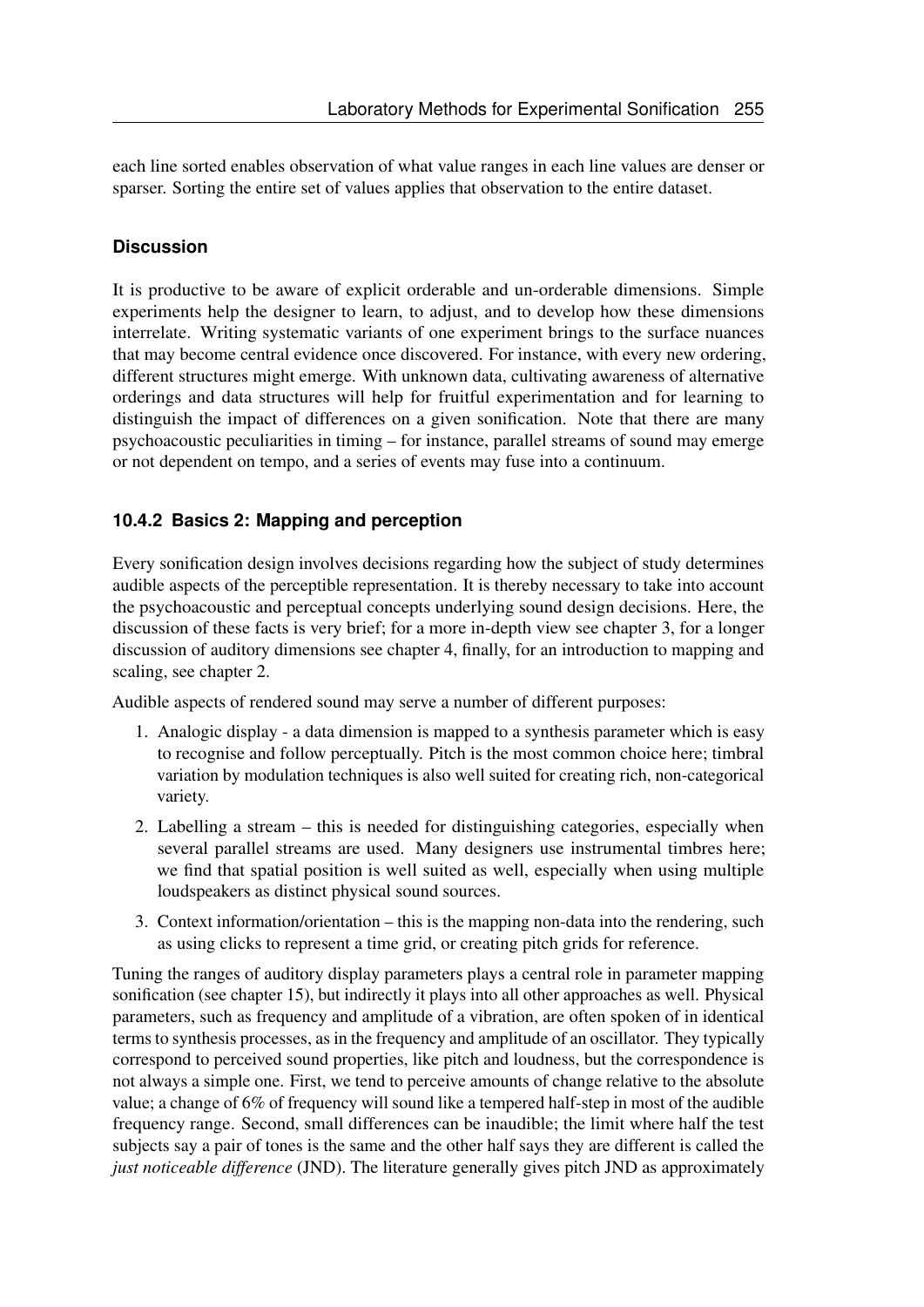0.2 half-steps or about 1% frequency difference (degrading towards very high and very low pitches, and for very soft tones) and loudness differences of around 1 dB (again, worse for very soft sounds, and potentially finer for loud sounds). However, this will vary depending on the context: when designing sonifications, one can always create test data to learn which data differences will be audible with the current design. In the example in section 10.4.1, the numerical value of each data point was mapped to an exponential frequency range of 250 – 1000 Hz. In the first data row, the smallest difference between two values is 0.01. We may ask now whether this is audible with the given design (hear sound examples S10.15 and

```
(①)
      S10.16):
```
⊛

```
1 // alternate the two close values
2 Task { loop {
3 [0.53, 0.54].do { |val|
4 (instrument: \x, freq: f.value(val)).play;
\begin{array}{ccc} 5 & 0.1 \text{.} \text{wait}: \end{array}6 }
7 } }.play;
8
9 // then switch between different mappings:
10 f = \{ |x| \ x.\text{linear}(t-1, 1, 250, 1000) \}; // mapping as it was
11 | f = { |x| x.1 \text{inexp}(-1, 1, 500, 1000) }; // narrower
12 | f = { |x| x.1inexp(-1, 1, 50, 10000) } // much wider
13
14 // run entire dataset with new mapping:
15 Task {
16 a.do { |line|
17 line.do { |val|
18 (instrument: \{x, \text{freq: } f \text{.value}(val)\}. play;
19 0.1.wait:
20 }
21 };
22 \times 0.3. wait:
23 }.play;
```
When playing the entire dataset with the new wider mapping, a new problem emerges: the higher sounds appear louder than the lower ones. The human ear's perception of loudness of sine tones depends on their frequencies. This nonlinear sensitivity is measured experimentally in the equal loudness contours (see also chapter 3). In SC3, the UGen AmpComp models this: based on the frequency value, it generates boost or attenuation factors to balance the sound's loudness. The following SynthDef exemplifies its usage:

```
1 \text{ SynthDef}(\{x, \} \text{ | freq} = 440, \text{ amp} = 0.1, \text{ sustain} = 1.0, \text{ out} = 0)2 \mid var sound = SinOsc.ar(freq);
3 var ampcomp = AmpComp.kr(freq.max(50)); // compensation factor
4 var env = EnvGen.kr(Env.perc(0.01, sustain, amp), doneAction: 2);
5 Out.ar(out, sound * ampcomp * env);
  6 }).add;
```
So far also it is assumed that the sound events' duration (its sustain) is constant (at 1 second). This was just an arbitrary starting point; when one wants to render more sound events into the same time periods, shorter sounds have less overlap and thus produce a clearer sound shape. However, one loses resolution of pitch, because pitch perception becomes more vague with shorter sounds (hear sound example S10.17).

```
(\!\!(\delta)\!)
```

```
1 Task \left\{2^{\vert} a.do { \vert line \vert3 line.do { |val|
4 (instrument: \{x, freq: f.value(val), sustain: 0.3).play;<br>0.1.wait:
               0.1<u>wait</u>;6 };
```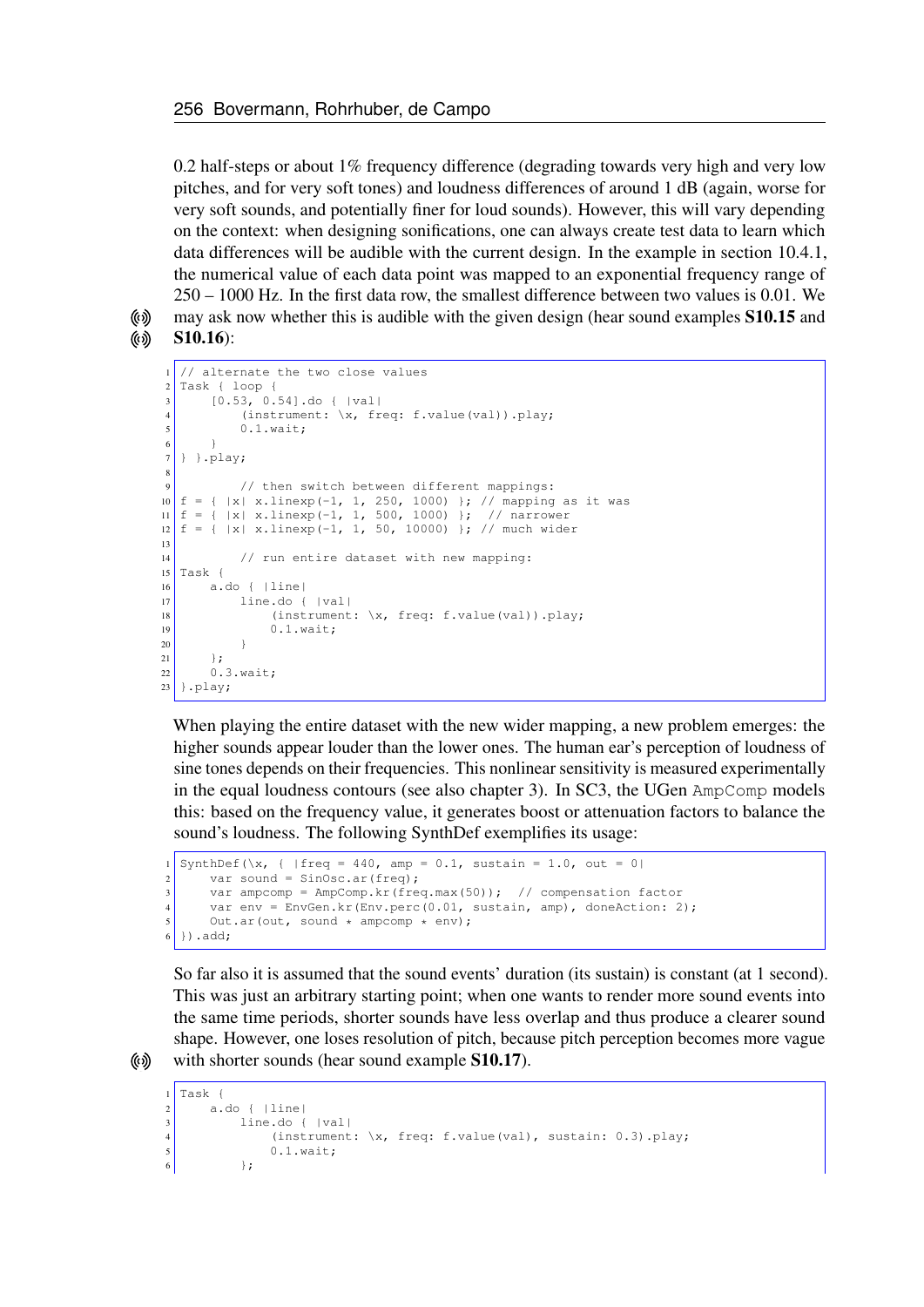```
7 };
\begin{array}{c|c} \hline \text{8} & \text{0.3}.\text{wait}; \end{array}9 }.play;
```
We can also decide to assume that each of the three lines can have a different meaning; then we could map, for example, the values in the first line to frequency, the second to sustain, and the third to amplitude (hear sound example S10.18):

(①)

```
1 Task {
2 \mid var cols = a.flop; // swap rows <-> columns
3 cols.do { |vals|
4 var freq = vals[0].linexp(-1, 1, 300, 1000);
5 var sustain = vals[1].linexp(-1, 1, 0.1, 1.0);
6 var amp = vals[2].linexp(-1, 1, 0.03, 0.3);
7
\begin{array}{c|c} 8 & \text{(instrument: } \setminus x, \\ 9 & \text{freq: freq.} \end{array}freq: freq,
10 sustain: sustain,
11 amp: amp
12 ).play;
13 0.2. wait;
\begin{array}{c} 14 \end{array} };
15 }.play;
```
Finally, we make a different set of assumptions, which leads to different meanings and mappings again: If we interpret the second line to be a comparable parameter to the first, and the third line to represent how important the contribution of the second line is, we can map the three lines to basic frequency, modulation frequency, and modulation depth (hear sound example S10.19):

(《》)

```
1 SynthDef(\xmod, { | freq = 440, modfreq = 440, moddepth = 0,
|2| amp = 0.1, sustain = 1.0, out = 0|
3 var mod = SinOsc.ar(modfreq) * moddepth;<br>var sound = SinOsc.ar(freq, mod);
      var sound = SinOsc.ar(freq, mod);
5 var env = EnvGen.kr(Env.perc(0.01, sustain, amp), doneAction: 2);
6 Out.ar(out, sound * env);<br>7 }).add;
  7 }).add;
8
9 Task {
10 var cols = a.flop; // swap rows \leftarrow > columns
11 cols.do { |vals|\begin{array}{c|c} 12 & \text{var freq} = \text{vals[0].linear(p(-1, 1, 250, 1000));} \end{array}13 var modfreq = vals[1].linexp(-1, 1, 250, 1000);
14 var moddepth = vals[2].linexp(-1, 1, 0.1, 4);
15 (instrument: \xmod,
16 modfreq: modfreq,
17 moddepth: moddepth,
18 freq: freq,<br>19 sustain: 0.
              sustain: 0.3,
20 amp: 0.1
21 ).postln.play;
22 0.2.wait:
23 };
24 }.play;
```
#### **Discussion**

Tuning display processes in such a way that they are easy to read perceptually is by no means trivial. Many synthesis and spatialization parameters behave in subtly or drastically different ways and lend themselves to different purposes in mappings. For example, while recurrent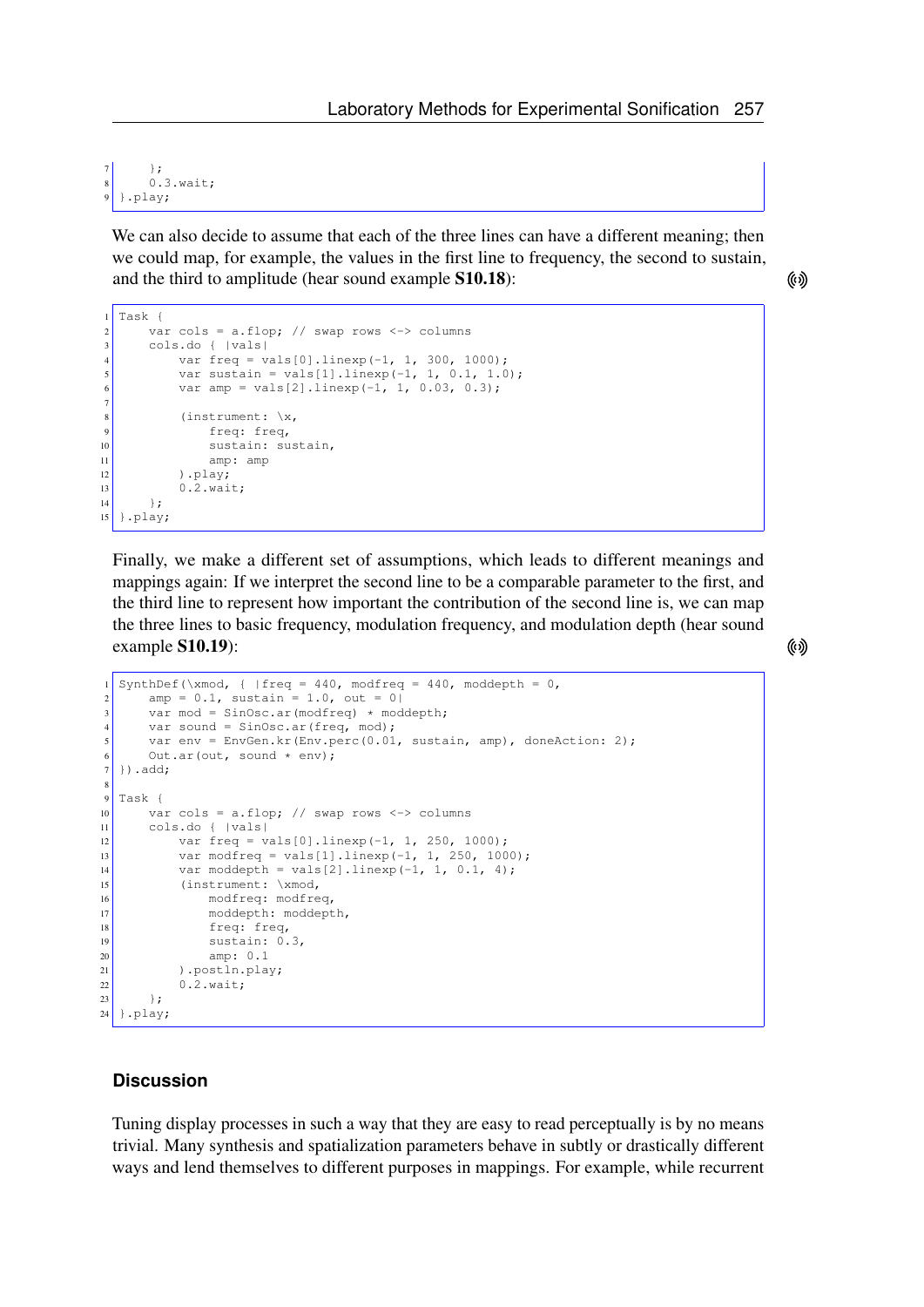patterns (even if shifted and scaled) are relatively easy to discern when mapped to pitch, mapping them to loudness would make recognizing them more difficult, whereas mapping them to spatial positions would reduce the chances of false assignment.

In the sonification laboratory, it is good practice to test the audible representation, in much the same way as one would other methods. By creating or selecting well-understood test datasets, and verifying that the intended audience can confidently hear the expected level of perceptual detail, one can verify its basic viability for the context under study.

### **10.4.3 Vector spaces**

While a given dataset is never entirely without semantics, it can be heuristically useful to abstract from what is known in order to identify new relations and thus build up a new semantic layer. One may quite often be confronted with the task of sonifying a numerical dataset that is embedded into a high-dimensional vector space, where axis descriptions were actively pruned. In other words, the orientation of the vector basis is arbitrary, thus carrying no particular meaning. We would like to be able to experiment with different approaches that take this arbitrariness into account.

# **Example solutions**

Simple mapping approaches may consist of random mapping choices, picking one dimension for time ordering, and choosing others for mapping to control parameters of the sound display. For examples on these, see sections 10.4.1 and 10.4.2.

**Principal Component Analysis (PCA)** A related linearization method for datasets embedded into vector spaces is to find a linear transformation:

$$
\hat{x}_j = \sum_i (x_j - \hat{o}) \cdot a_i
$$

(with  $x_j$  data item,  $\hat{x}_j$  transformed data item,  $\hat{o}$  new origin, and  $a_i$  the *i*-th basis vector) that – based on either domain-specific knowledge or based on the actual dataset – makes sense. One option for deriving dataset-inherent knowledge is Principal Component Analysis (PCA) which returns basis vectors ordered by variances in their direction.<sup>12</sup> For more details on this approach, see chapter 8. The pc1 method on SequenceableCollection, provided with the *MathLib* quark, calculates an estimation of the first principal component for a given, previously whitened dataset:

```
1 / / a 2-d dataset with two quasi-gaussian distributions
2 d = \{ \text{#}[-1, -0.5], [1, 0.5] \}.choose + ({0.95.gauss})!2) }!10000;
 p = d.pcl; // first principal component
```
To estimate the next principal component, we have to subtract the fraction of the first one and do the estimation again:

```
f = d.collect{|x|}var proj;
```
<sup>&</sup>lt;sup>12</sup>While nearly any dataset could be interpreted as a vector-space, PCA is more useful for high-dimensional data.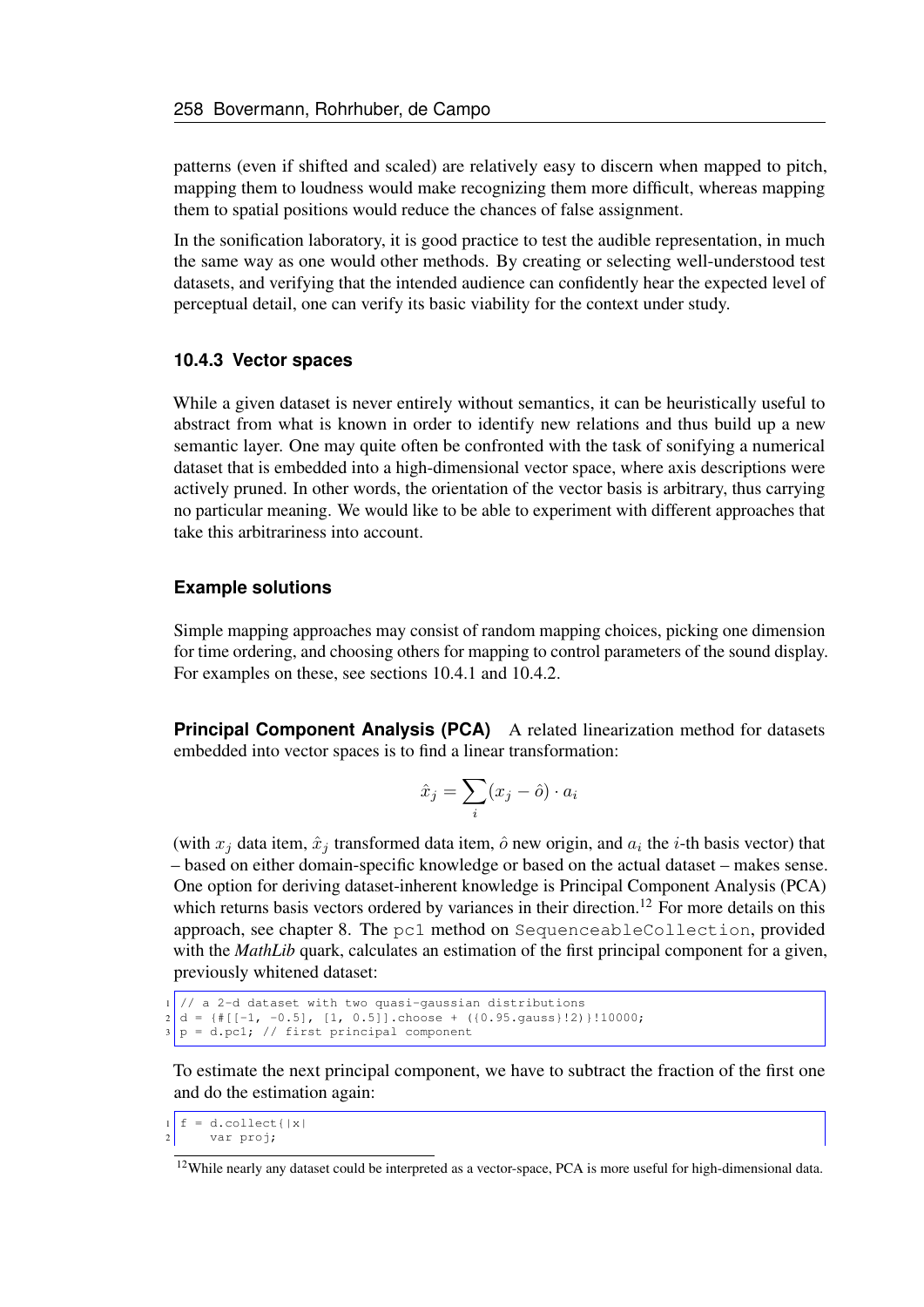```
3 \rightarrow \text{proj} = ((v * x).sum * v); // projection of x to v x-proj: // remove projection from data itemx-proj; // remove projection from data item
5 }
6 \mid p = d.pcl; // second principal component
```
For computing all principal components of a multidimensional dataset, we can apply the process recursively:

```
1 // compute components for n-dimensional datasets
2 q = ();3
4 \mid q.data; // the data
5 \mid q.dim = q.data.shapeua6 \mid q.subtractPC = \{ |q, data, pc|7 var proj;
8 data.collect{|x|
9 \nvert p \cdot 10 \nvert p \cdot 5 \nvert (pc * x). sum * pc); // projection of x to v<br>
p \cdot 10<br>
\frac{10}{2}x-proj; // remove projection from data item
11 \frac{1}{2}12 }
13
14 // recursive function to calculate the steps needed
15 q.computePCs = \{ |q, data, pos, dims|16 var pc;
17
18 (dims > 1).if({
19 pc = data.pc1;
20 pcs[data.shape.last-dims] = pc;
pcs = \sigma.\text{computePCs}(\sigma.\text{subtractPC}(\text{data}, \text{pc}), \text{pcs}, \text{dims-1});22 }, {
23 pc = data.pcl;24 pcs[data.shape.last-dims] = pc;
25 });
26 pcs;
27}
28
29 // calculate and benchmark. This might take a while
  30 {q.pcs = q.computePCs(q.data, 0!q.dim!q.dim, q.dim)}.bench;
```
This dimensional reduction, respectively dimension reorganization process alters the dataset's representation but not its (semantic) content. After this kind of pre-processing, strategies as introduced in Sections 10.4.1 and Section 10.4.2 become applicable again.

For more complex, statistical analysis methods, we suggest using tools like octave<sup>13</sup> or NumPy/SciPy14 as they already implement well-tested methods for this, which otherwise have to be implemented and tested in SuperCollider.

**Distance** If the absolute data values are not of interest (e.g., because of the absence of a reference point), relative information might be worth sonifying. One such information is the distance between data items. It implicitly contains information like dataset density (both global and local), variance and outliers. The distance matrix for all data items can be computed by:

```
1 \mid q = ();
2
3 // the dataset
4 | q.data = {|dim = 4|}5 \mid ({{1.0.rand}!dim + 5}!100) ++ ({{10.0.rand}!dim}!100)
6 }.value
```

```
13http://www.gnu.org/software/octave/
```

```
14www.scipy.org/
```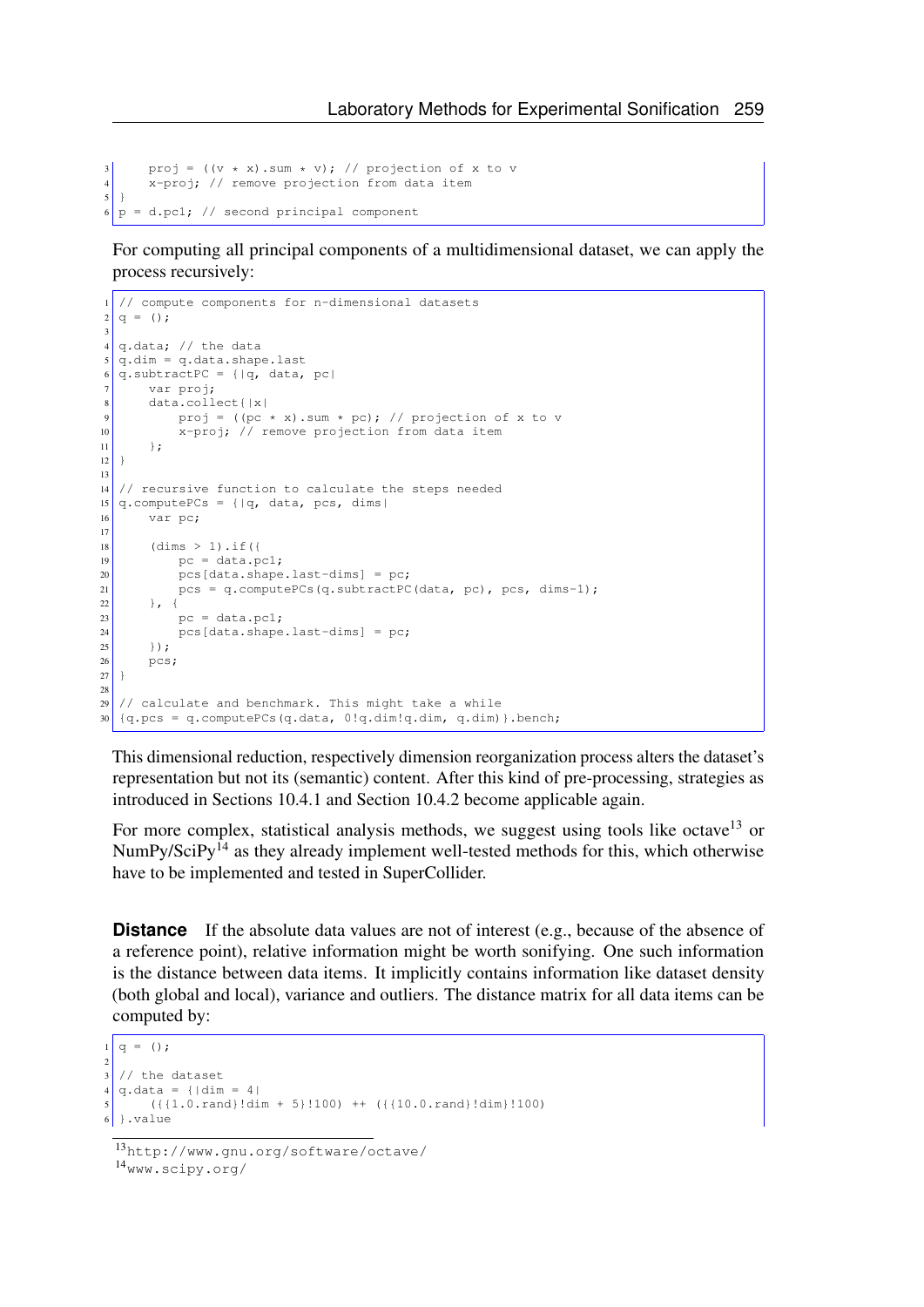```
7
8
9 // function to compute the distance between two points
10 q.dist = \{ |q, a, b|11 (a-b).squared.sum.sqrt;
12 }
13
14 // compute the distance matrix for the dataset
15 q.distanceMatrix = \{ |data|16 var size = data.size:
17 var outMatrix = 0!size!size; // fill a matrix with zeroes
18 var dist;
19
20 data.do{|item, i|
21 \downarrow dof|j|22 dist = q.dist(item, data[j]);
23 \boxed{\text{outMatrix[i][j] = dist;}}24 outMatrix[j][i] = dist;
25 }
26 }:
2728 outMatrix
29 }.value(q.data)
```
Since the resulting matrix can be recognised as an (undirected) graph, it can be sonified for example by methods as described in the upcoming section 10.4.4.

**Model-based sonification** A third set of methods to sonify vector spaces are modelbased sonifications as introduced in chapter 16. Next is shown an example for a data sonogram [15], which uses the data and distance algorithm described in the previous paragraph.

```
1 SynthDef(\ping, {|freq = 2000, amp=1|
|2| var src = Pulse.ar(freq);
3 var env = EnvGen.kr(Env.perc(0.0001, 0.01), 1, doneAction: 2) \star amp;<br>0ut.ar(0, (src \star env) ! 2)
4 Out.ar(0, (src \star env) ! 2)<br>5 }).add;
  5 }).add;
6
7 (
  q = q ? () ;9/\sqrt{7} generate score of OSC messages, sort and play
10 \mid q \text{.createScore} = \{ |q, \text{ dataset}, \text{rSpeed=1, impactPos} \}11 var dist, onset, amp;
12
13 // set impactPos to a useful value - best by user interaction
14 impactPos = impactPos ? 0.0.dup(dataset.shape.last);
15
16
17 // for each data item, compute its distance from the impact center and
18 // create an event according to it in the score*/<br>19 // first ping represents impact
          // first ping represents impact
20 [0, [\s_{new}, \phi, -1, 0, 0, \frac{1500}21 ++ dataset.collect{|row|
22 // set onset time proportional to the distance
23 dist = q.dist(row, impactPos);
24 onset = dist * rSpeed;
25
26 // compute amplitude according to distance from impactPos
27 // less excitation > less amplitude
28 amp = dist.squared.reciprocal;
29
30 // finally, create the event
31 [onset, [\s_new, \ping, -1, 0, 0, \amp, amp]];
32 };
33 };
34 )
```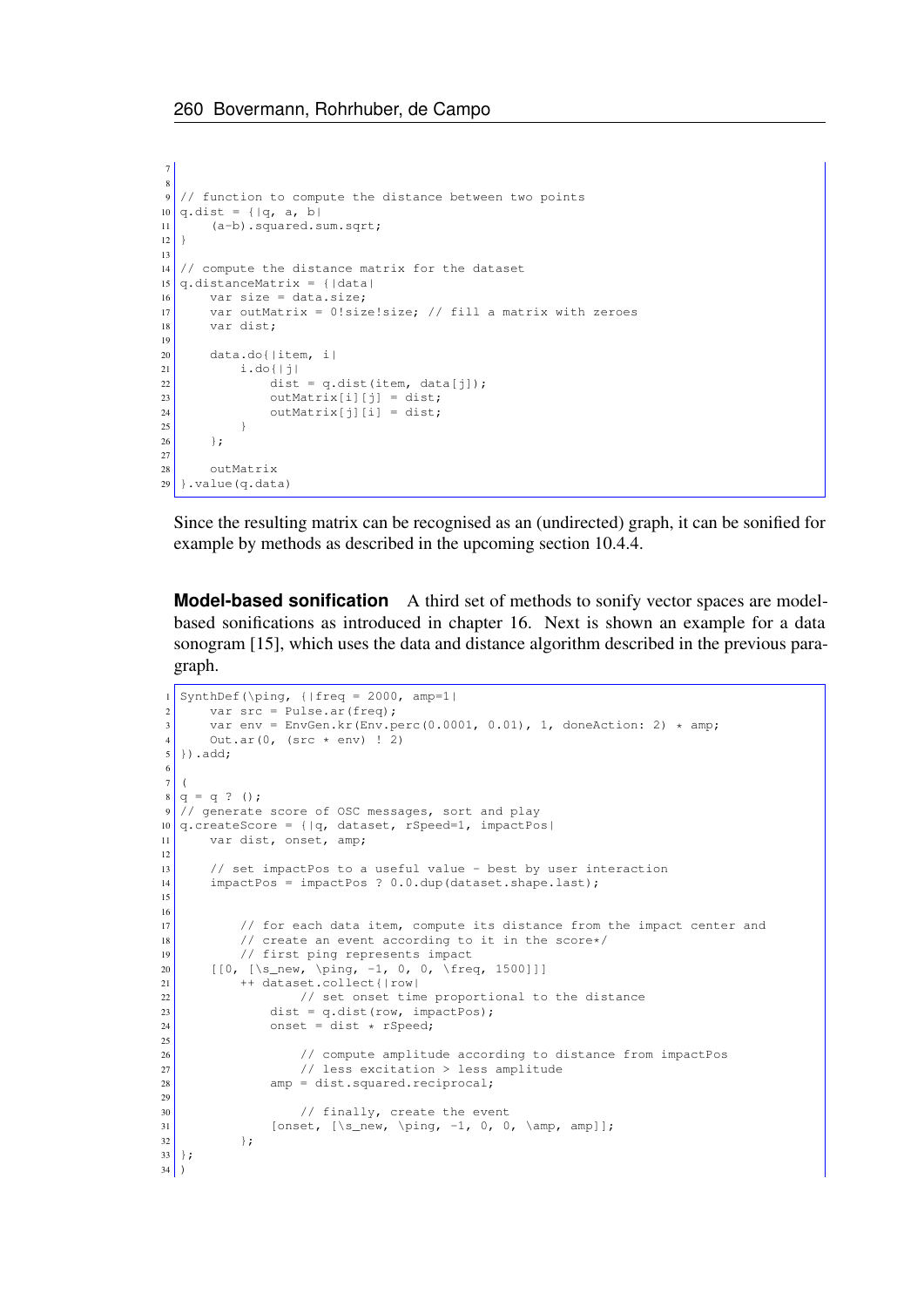```
35
36 // use the above defined function with a fixed position
37 \mid q.\text{scoreData} = q.\text{createScore}(q.\text{data}, 2, 2!4);38
39 // generate a score, sort, and play it
40 Score(q.scoreData).sort.play
41 \mid
```
In keeping with the scope of this chapter, this is quite a simplistic implementation. However, it can be easily extended to feature also additional values of a dataset, e.g., by mapping them to the frequency of the individual sonic grain. Also, it would be worth implementing a GUI representation, allowing the user to literally tap the dataset at various positions.

### **Discussion**

While semantics are an inherent part of any dataset, it is sometimes beneficial to consciously neglect it. In the analysis of the insights gained, however, the semantics should be again considered in order to understand what the new structural findings could really mean. While keeping track of relevant details, methods like the ones discussed above permit a process of gradually shifting between structure and meaning and of moving between different domains.

### **10.4.4 Trees and graphs: towards sonifying higher order structures**

Trees and graphs in general are characterised by the fact that they provide more than one way to access or traverse them. As we can typically reach a node from more than one other node, there is an inherent choice to be made. This also demonstrates that data is contextual and access not immediate and univocal. Traversing a graph can be a non-trivial task – as exemplified by Euler's famous problem from 1735, of how to cross all *Seven Bridges of Koenigsberg* only once, is a good example. Any grammatical structure, such as a computer program, or even this very sentence, implies graphs.



Figure 10.2: Two representations of the same directed graph.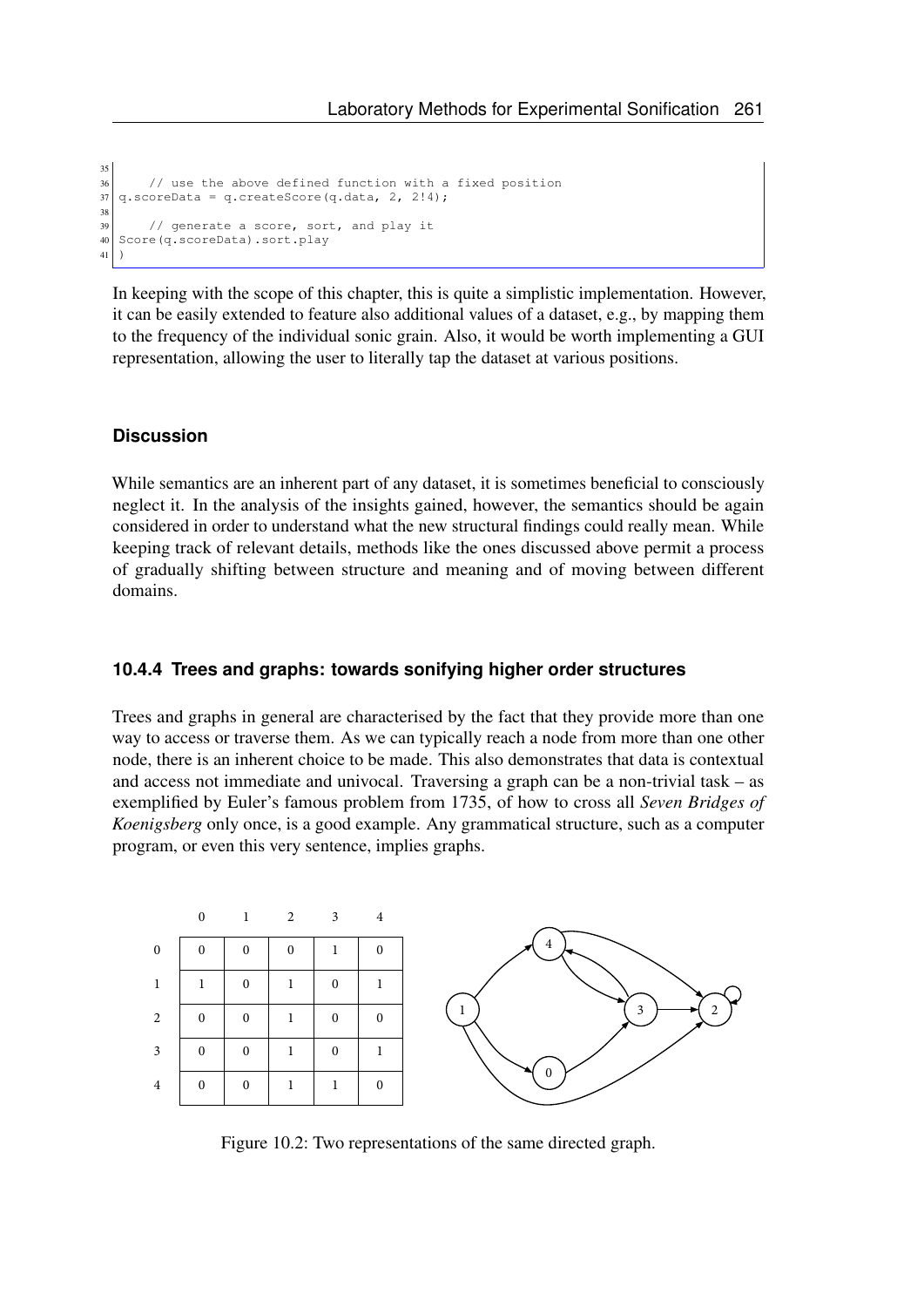#### **Example solutions**

One way to specify a general graph is a simple two-dimensional table, where each entry represents a directed link between the start node (row number) and the end node (column number) (see Figure 10.2). One simple way to sonify such a graph would be to move from row to row and assign to each node  $X$  an n-dimensional sound event (e.g., a frequency spectrum) according to the set of nodes  $S = \{X_0, X_1, \ldots X_n\}$  to which it is connected. This would sonify all links (vertices)  $S$  of each node. In order to also hear which node the connections belong to, the first example simply plays the starting node, then its connections, and the next node is separated by a longer pause (hear sound example S10.20).

(ல்)

(《》)

```
1 | q = () ;2
3 \mid SynthDef(\x, { |freq = 440, amp = 0.1, sustain = 1.0, out = 0|
4 \times 4 var signal = SinOsc.ar(freq):
      var env = EnvGen.kr(Env.perc(0.01, sustain, amp), doneAction: 2);
6 Out.ar(out, signal * env);
  7 }).add;
8
9 \mid q.graph = [
10 [0, 0, 0, 1, 0],
11 [1, 0, 1, 0, 1],
12 [0, 0, 1, 0, 0],
13 [0, 0, 1, 0, 1],
14 [0, 0, 1, 1, 0]
15 \mid j;16 // arbitrary set of pitches to label nodes:
17 g.nodeNotes = (0..4) * 2.4; // equal tempered pentatonic
18
19 Task {
20 // iterating over all nodes (order defaults to listing order)
21 loop {
22 q.graph.do { |arrows, i|
23 var basenote = q.nodeNotes[i];
24 // find the indices of the connected nodes:
25 var indices = arrows.collect { |x, i| if(x > 0, i, nil) };
26 // keep only the connected indices (remove nils)
27 var connectedIndices = indices.select { |x| x.notNil };
28 // look up their pitches/note values
29 var connectedNotes = q.nodeNotes[connectedIndices];
30 (instrument: \chi, note: basenote).play;
31 0.15.wait;
32
33 (instrument: \x, note: connectedNotes).play;<br>0.45.wait;
             0.45.wait:
35 };
36 0.5.wait;
37 };
38 }.play;
```
Another way of displaying the structure is to follow the unidirectional connections: each node plays, then its connections, then one of the connections is chosen as the next starting node. While the first example looked at the connections "from above", this procedure remains faithful to the locality of connections as they appear "from inside" the graph (hear sound example S10.21).

```
1 Task {
|2| var playAndChoose = { | nodeIndex = 0|
3 var indices = q.graph[nodeIndex].collect { |x, i| if (x > 0, i, nil) };
4 var connectedIndices = indices.select { |x| x.notNil };
5
\begin{bmatrix} 6 \end{bmatrix} var basenote = q.nodeNotes[nodeIndex].postln;
```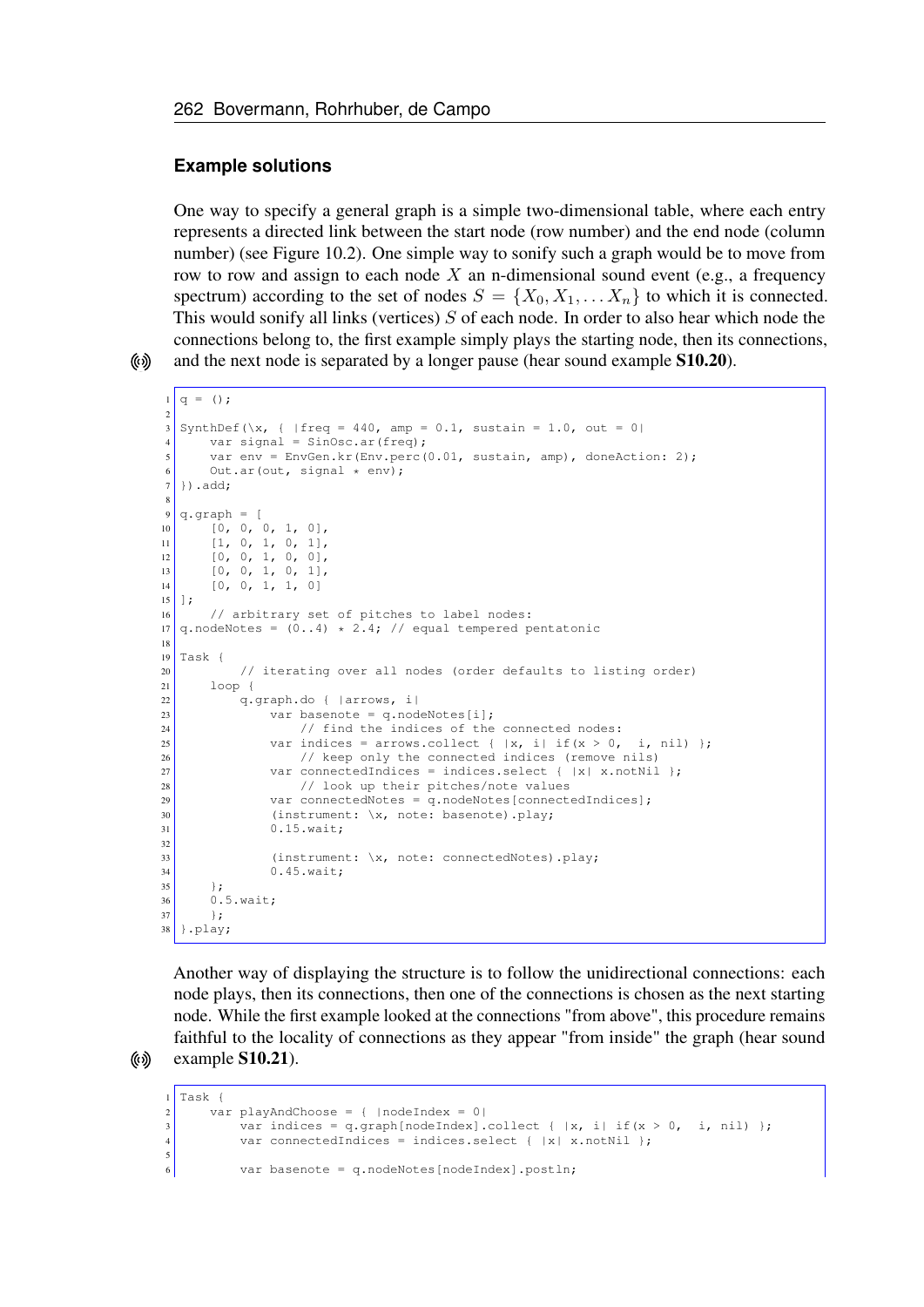```
7 var connectedNotes = q.nodeNotes [connectedIndices];
8
9 (instrument: \x, note: basenote).play;
10 0.15.wait;
11
12 (instrument: \x, note: connectedNotes).play;
13 0.3.wait:
14 // pick one connection and follow it
15 playAndChoose.value(connectedIndices.choose);
16 };
17 playAndChoose.value(q.size.rand); // start with a random node
18 }.play;
```
As node 2 only points to itself, the sonification quickly converges on a single sound that only connects to itself. If one changes node 2 to have more connections, other nodes become accessible again.

```
// connect node node 2 to node 4:
2\midq.graph[2].put(4, 1); // nodes 3 and 4 become accessible
3 | q.\text{graph}[2].put(4, 0); // disconnect 4 from 2 again
4
5 \mid q.\text{graph}[2].\text{put}(1, 1); // connect 2 to 1: all nodes are accessible now.}\begin{bmatrix} 1 & 0 & 0 \\ 0 & 0 & 0 \end{bmatrix} and \begin{bmatrix} 0 & 0 \\ 0 & 1 \end{bmatrix} and \begin{bmatrix} 0 & 0 \\ 0 & 1 \end{bmatrix} and \begin{bmatrix} 0 & 0 \\ 0 & 1 \end{bmatrix} and \begin{bmatrix} 0 & 0 \\ 0 & 1 \end{bmatrix} and \begin{bmatrix} 0 & 0 \\ 0 & 1 \end{bmatrix} and \begin{bmatrix} 0 & 0 \\ 0 & 1 \end{bmatrix} and \begin{b
```
### **Discussion**

The examples given here were chosen for simplicity; certainly, more complex strategies can be imagined.

The last design discussed above could be extended by supporting *weighted connections* – they could be mapped to amplitude of the sounds representing the connected nodes, and to probability weights for choosing the next node among the available connections. One would likely want to include a halting condition for when a node has no further connections, maybe by introducing a longer pause, then beginning again with a randomly picked new node. These additions would allow monitoring a graph where connections gradually evolve over time. Adding information to the edge itself (here, a real number between 0 and 1) is one case of a *labeled graph*. Finally, this can be considered a sonification of an algorithm (as discussed in the next section 10.4.5): such a graph is a specification of a finite state machine or its statistical relative, a Markov chain. In a similar way, the syntactic structure of a program, which forms a graph, may be sonified.

A *tree* is a special case of a graph in which every vertex has a specific level. So instead of adding extra information to the edges, also the vertex may be augmented. In the case of a tree, we augment each vertex by adding a partial order that tells us whether this node is on a higher, a lower, or on the same level as any other node that it is connected to. This is important wherever there is some hierarchy or clustering which we try to investigate. For sonification, this additional information can be used to specify the way the graph is traversed (e.g., starting from the highest level and going down to the lowest first – *depth-first*, or covering every level first – *breadth-first*). Note that wherever one wants to guarantee that every edge is only sonified once, it is necessary to keep a list of edges already traversed. The order information need not solely inform the time order of sound events but also other parameters, such as pitch (see section 10.4.2). Also it is possible to sonify a graph without traversing it over time – it can also serve as a model for a synthesis tree directly [6].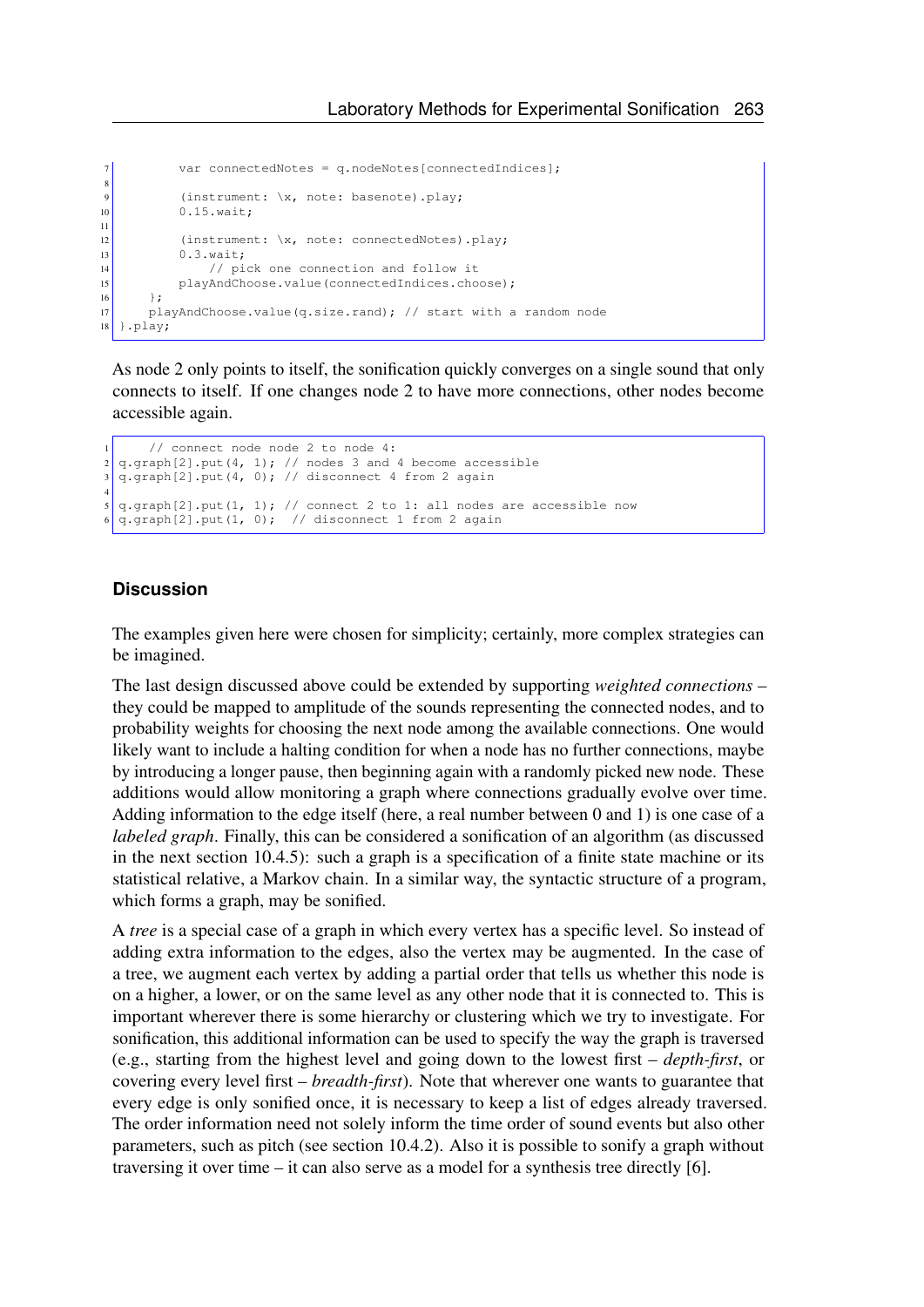So far we have discussed only directed and connected graphs. Undirected graphs may be represented by directed ones in which each pair of vertices is connected by two edges, so they don't pose new difficulties as such. For graphs that consist of several separate parts, we can first fully traverse all paths to find which parts exist. Then each subgraph can be sonified. Note that the first example, which uses the table of connections directly, works the same way with connected and unconnected graphs.

In general, graph traversal is a well covered problem in computer science, whose results offer a wide range of possibilities for graph sonification, most of which go far beyond anything covered here.

# **10.4.5 Algorithms: Sonifying causal and logical relations**

There are cases in which we can represent the result of a process as a simple sequence of data points, but if we are interested in conditions and causality of processes, these often become part of what we want to sonify. So far, such causal and logical relations have only been implicit in the sound (in so far as they may become audible as a result of a successful sonification), but not explicit in the structure of the experiment. This is the next step to be taken, and next is shown how the sonification laboratory may provide methods to bring to the foreground the causal or logical relations between data.

By definition, within a computational system, causal relations are algorithmic relations and causal processes are computational processes. In a broad understanding, algorithms make up a reactive or interactive system, which can be described by a formal language. We may also take algorithms simply as systematic patterns of action. In a more narrow understanding, algorithms translate inputs via finite steps into definite outcomes.<sup>15</sup> Generally, we can say that – to the same degree that *cause and effect* are intertwined – algorithms connect one state and with the other in a specific manner. In such a way, they may serve as a way to represent natural laws, or definite relations between events. If we know how to sonify algorithms we have at our disposal the means to sonify data together with their theoretical context.

Up to this point we have already implicitly sonified algorithms: we have used algorithms to sonify data – they represented something like the transparent medium in which the relation between measured data points became apparent. It is this medium itself which becomes central now. This may happen on different levels.

The algorithm itself may be sonified:

- 1. in terms of its output (we call this *effective sonification* treating it as a black box, equivalent algorithms are the same),
- 2. in terms of its internal steps (we call this *procedural sonification* equivalent algorithms are different if they proceed differently),
- 3. in terms of the structure of its formal description (see section 10.4.4).

While often intertwined, we may think of different reasons why such a sonification may be significant:

1. we are interested in its mathematical properties,

<sup>&</sup>lt;sup>15</sup>The term algorithm is ambiguous. For a useful discussion, see for instance [10].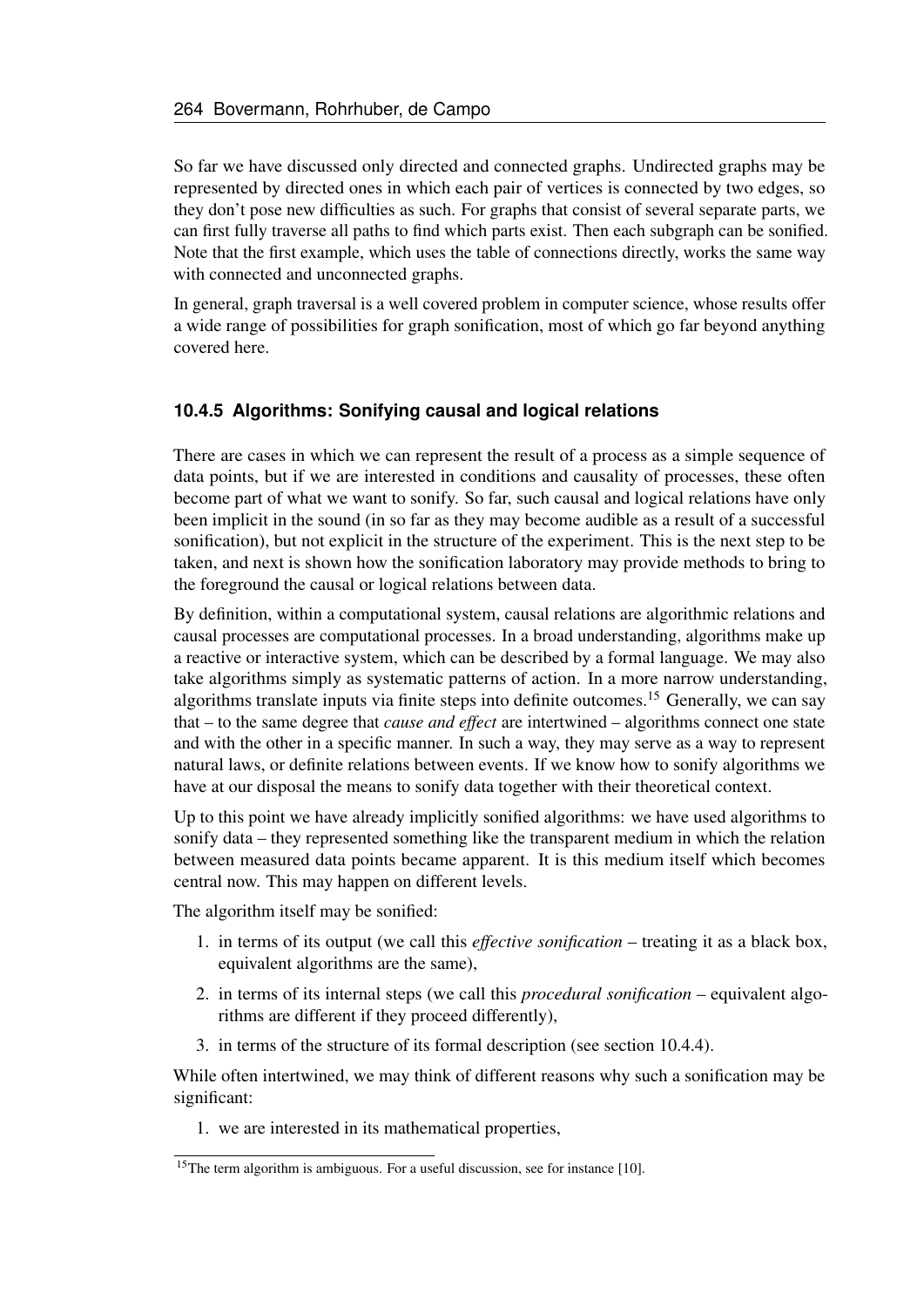- 2. it represents some of the assumed causal or logical chains between states of a system,
- 3. it reproduces some of the expected effects (simulation).

#### **Examples for procedural and effective sonification of algorithms**

For a demonstration of the difference between the first two approaches, effective and procedural sonification, there now follows a very simple example of the Euclidean Algorithm, which is still today an effective way to calculate the greatest common divisor of two whole numbers. For this we need only to repeatedly subtract the smaller number from the larger number or, slightly faster, obtain the rest of integer division (modulo).

In order to hear the relation between the input of the algorithm and its output, we sonify both the pair of its operands and the greatest common divisor (gcd) thus obtained as a chord of sine tones. We may call this *effective sonification* of an algorithm. As we only sonify its outcome, it should sound the same for different versions and even other algorithms that solve the same problem.

Two sets of numbers are provided below for whose pairs the gcd is calculated. We use a random set here. Each pair is presented together with its gcd as a chord of sine tones whose frequencies in Hertz are derived from a simple mapping function  $q(x) = 100x$ , whose offset guarantees that the lowest value  $x = 1$  corresponds to an audible frequency (100 Hz) (hear sound example S10.22).

```
1 \nvert f = \{ |a, b|2 \times \text{var } t;3 while {
4 b ! = 05 } {
6 t = b;7 b = a mod: b;
8 \t a = t;9 };
10 a
11 };
12
13 g = \{ |i| i \times 100 \}; // define a mapping from natural numbers to frequencies.
14
15 SynthDef(\x, { | freq = 440, amp = 0.1, sustain = 1.0, out = 0|
16 var signal = SinOsc.ar(freq) * AmpComp.ir(freq.max(50));<br>var env = EnvGen.kr(Env.perc(0.01, sustain, amp), doneAc
      var env = EnvGen.kr(Env.perc(0.01, sustain, amp), doneAction: 2);
18 Out.ar(out, signal * env);<br>19 \).add:
  19 }).add;
2021 Task {
22 var n = 64:
23 var a = { rrand (1, 100) } ! n; // a set n random numbers <= 100
24 var b = \{ rrand (1, 100) \} \vdots n; // and a second dataset.
25 n.do \left\{\right| | i|
26 var x = a[i], y = b[i];27 var gcd = f.value(x, y);
28 var nums = [x, y, \text{ gcd}].\text{postln}; // two operands and the result
29 var freqs = g.value(nums); // mapped to 3 freqs ...
30 // in a chord of a sine grains
31 (instrument: \chi, freq: freqs).play;
32 0.1.wait;
33 }
34
35 }.play
```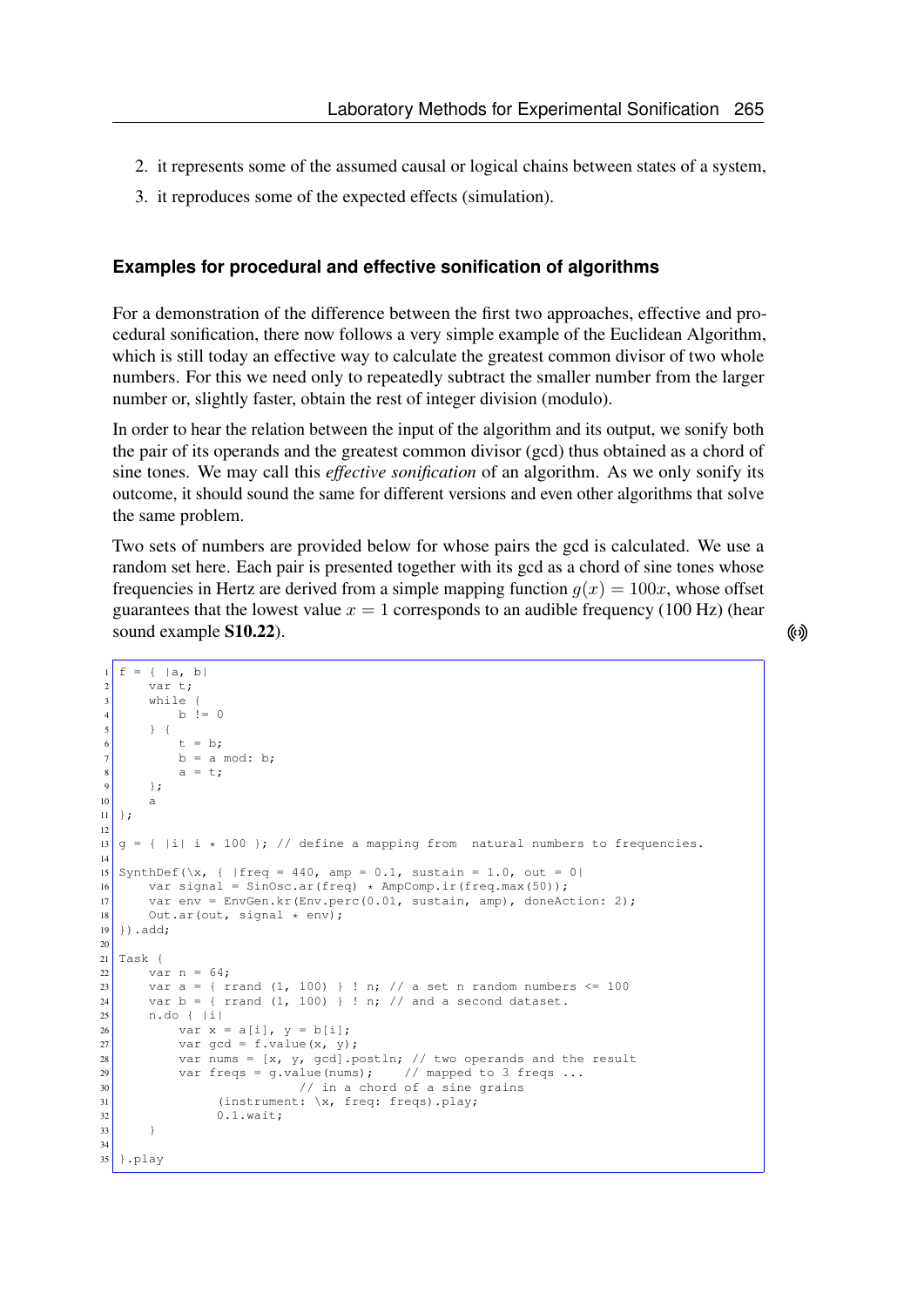To realise a *procedural implementation* of the same algorithm, we have to access its internal variables. One way to do this is to evaluate a *callback function* at each iteration, passing the intermediate values back to where the gcd algorithm was called from. Within a co-routine like Task, the function may halt the algorithm for a moment in the middle (here 0.1 s), sonifying the intermediate steps. In our example, the intermediate gcd values are sonified as a pair of sine tones (hear sound example S10.23).

```
(《》)
```
12

```
1 \mid f = \{ \mid a, b, \text{func} \}2 \mid \text{var } t;3 while {
4 b i = 05 } { // return values before b can become 0
6 func.value(a, b, t);7 \mid t = b;|8| b = a mod: b;
9 a = t;
\begin{array}{c|c} 10 & & \frac{1}{2} \\ 11 & & \frac{1}{2} \end{array}\lambda:
13 // procedural sonification of the Euclidean algorithm
14 Task {
\text{var } n = 64:
16 var a = { rrand (1, 100) } ! n; // n random numbers \leq 100.
17 var b = \{ \text{ rand } (1, 100) \} ! n; // and a second dataset.18 n.do { |i|
19 f.value(a[i], b[i], { |a, b| // pass the
20 var numbers = [a, b]. postln;
\frac{1}{21} // a 2 note chord of sine grains
22 (instrument: \x, freq: g.value(numbers)).play;
23 0.1.wait; // halt briefly after each step
\begin{array}{c|c}\n 24 & 0.5 \\
 \hline\n 25 & 0.5\n \end{array}0.5.wait; // longer pause after each pair of operands
26 }
27 }.play;
```
#### **Operator based sonification**

For the sonification laboratory it is essential to enable the researcher to easily move the border between measured data and theoretical background, so that tacit assumptions about either become evident. Integrating data and theory may help to develop both empirical data collection and the assumed laws that cause coherence. A sonification of a physical law, for instance, may be done by integrating the formal relations between entities into the sound generation algorithm (because this effectively maps a domain function to a sonification function, we call this *operator based sonification* [26, 30]).

An object falling from great height can, for simplicity, be sonified by assigning the height  $h$  to the frequency of a sine tone (assuming no air resistance and other effects):  $y(t) = \sin(2\pi\theta t)$ , where the phase  $\theta = \int (h_0 - gt^2) dt$ . For heights below 40 m, however, this sine wave is inaudible to the human ear ( $f < 40$  Hz). Also, dependent on gravity, the fall may be too short. The sonification introduces scalings for appropriate parameter mapping (see section 10.4.2), changing the rate of change (duration) and the scaling of the sine frequency  $(k)$  (hear

```
\left(\!\left(\!\left(\cdot\right)\!\right)\!\right)sound example S10.24).
```

```
1
2 (
3 \text{ SymbDef}(\text{all}, \{ \text{h0} = 30, duration = 3, freqScale = 30}4 var y, law, integral, g, t, h, freq, phase, k;
5 \qquad q = 9.81; // gravity constant
```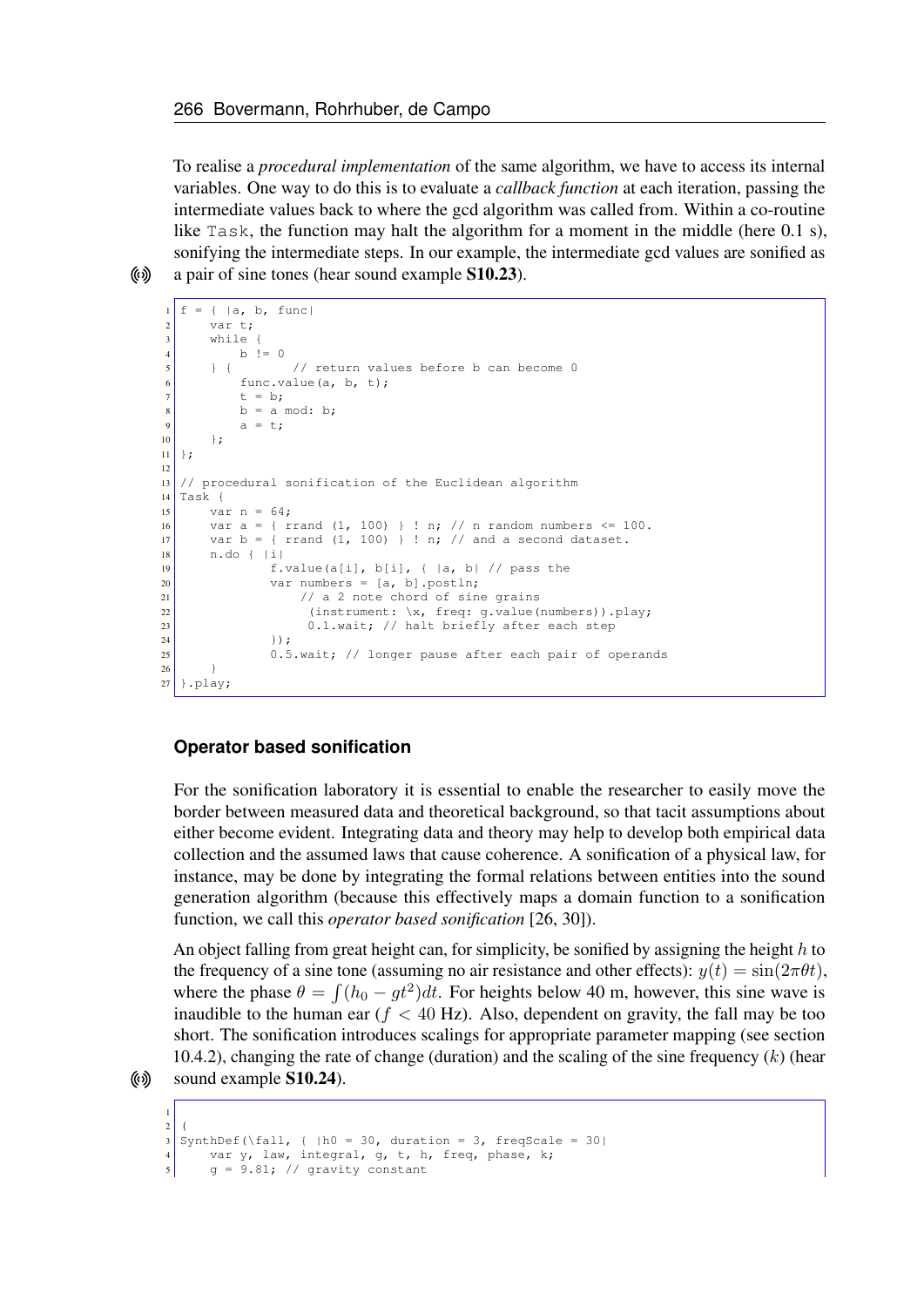```
6 t = Line.ar(0, duration, duration); // advancing time (sec)<br>7 law = { |t| q * t.squared }; // Newtonian free fall
7 law = { |t| g \star t.squared }; // Newtonian free fall integral = { |x| Integrator.ar(x) \star SampleDur.ir };
8 integral = { |x| Integrator.ar(x) * SampleDur.ir };<br>h = h0 - law.value(t): // changing height
          h = h0 - law.value(t); // changing height10 freq = (max(h, 0) * freqScale); // stop at bottom, scale<br>
11 bhase = integral. (freq); // calculate sin phase
          phase = integral.(freq); // calculate sin phase
\begin{array}{c|c} \n 12 & \text{if } y = \sin(2\pi i) \star \text{phase}; \\
 13 & // output you\n \end{array}1)<br>// output sound - envelope frees synth when done
14 Out.ar(0, y * Linen.kr(h > 0, releaseTime:0.1, doneAction:2));<br>15 \).add;
       15 }).add;
16 );
17
18 Synth(\fall);
19
```
This however causes an ambiguity between values belonging to the sound algorithm  $sin(k2\pi t f)$ and those belonging to the sonification domain  $h_0 - gt^2$ . This simple example does not pose many problems, but for more complex attempts, it can be crucial to formally separate the domains more clearly.

This problem can be addressed by introducing *sonification variables* into the formalism that usually describes the domain. By superscribing variables that belong to the context of sonification by a *ring*, <sup>16</sup> sonification time is therefore distinguished as  $\hat{t}$  from the domain time variable t, and the audio signal y itself can be similarly marked as  $\hat{y}$ . The above example's semantics become clearer:  $\hat{y}(\hat{t}) = \sin(\hat{k}2\pi\hat{t} \int (h_0 - g\hat{t})^2 d\hat{t})$ . All those variables which are introduced by the sonification are distinguishable, while all terms remain entirely explicit and do not lose their physical interpretation. For a discussion of sonification variables and operator based sonification, especially from quantum mechanics, see [30].

#### **Integrating data and theory**

For demonstrating how to combine this sonification of a physical law with experimental data, take a classical example in physics, namely Galileo Galilei's inclined plane experiment (from a fragment from 1604), which is classical also in the historiography of sonification. Before Stillman Drake's publications in the 1970s [13], it was assumed that Galileo measured time by means of a water clock. In a previously lost document, Drake surprisingly discovered evidence for a very different method. According to Drake, Galileo adjusted moveable gut frets on the inclined plane so that the ball touched them on its way down. These "detectors" could be moved until a regular rhythm could be heard, despite the accelerating motion of the ball.<sup>17</sup> This experiment has been reconstructed in various versions for didactic purposes, as well as for historical confirmation [25], [3], partly using adjustable strings or bells instead of gut frets.

The code below shows a simulation of the inclined plane experiment, in which the law of gravity  $(s = qt^2)$ , only stated in this form later by Newton, is assumed. A list of distances (*pointsOfTouch*) is given at which the "detectors" are attached. Time is mapped as a linear parameter to the distance of the accelerating ball, and whenever this distance exceeds the

<sup>&</sup>lt;sup>16</sup>In LAT<sub>E</sub>X, the little ring is written as \mathring{...}

<sup>&</sup>lt;sup>17</sup>Drake's [12] more general discussion of Renaissance music provokes the idea of a possible continuity in the material culture of Mediterranean laboratory equipment: in a sense, this experiment is a remote relative of the Pythagorean monochord – just as tinkering with the latter allowed the discovery of an invariance in frequency ratios, the former helped to show the invariance in the law of gravity. At the time, many artists and theorists were Neopythagoreans, like Galileo's father [16].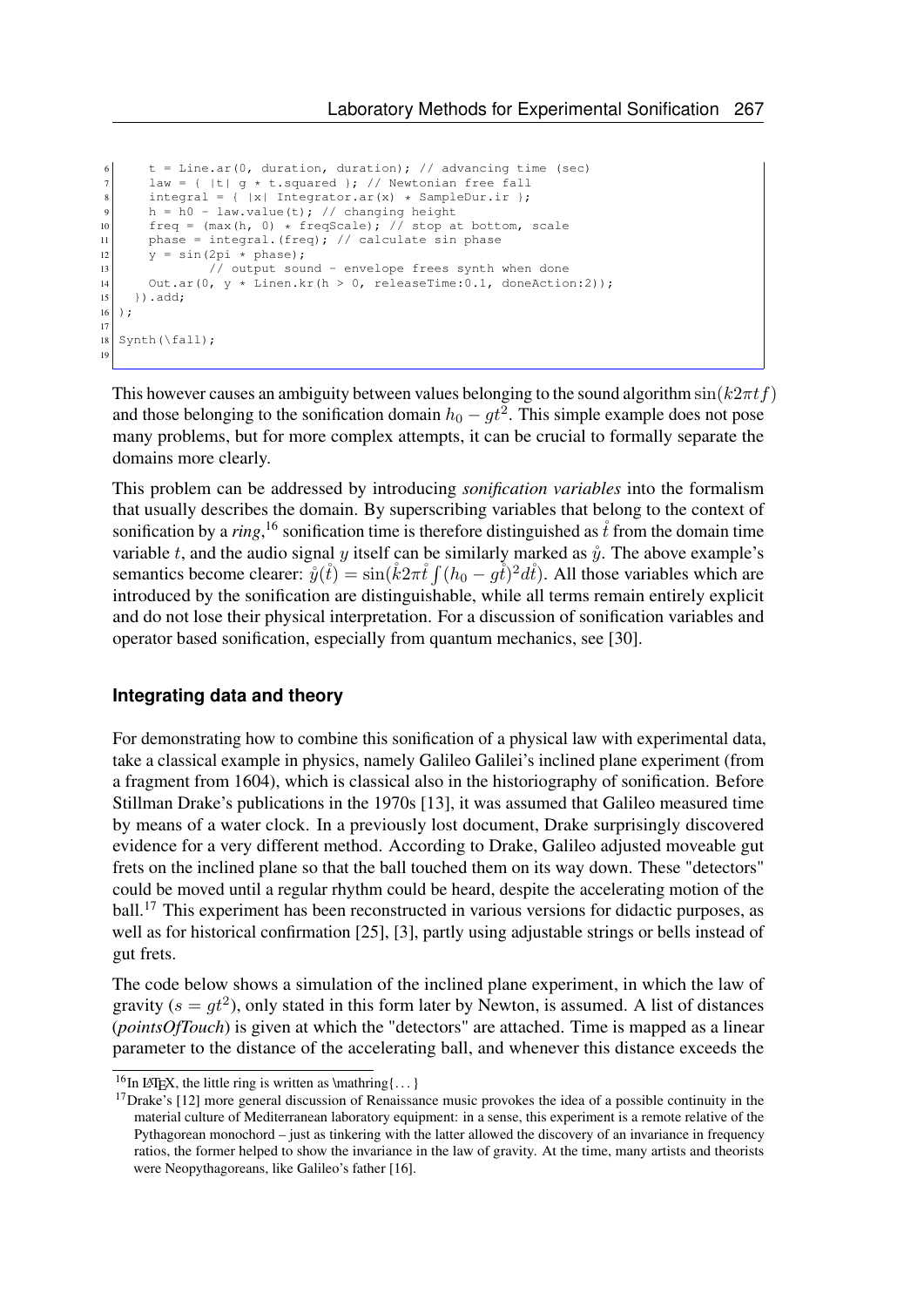1

 $(\!$ distance of one of the detectors, it is triggered (hear sound example S10.25).

```
\overline{2}3 Ndef(\x, {
4 var law, g = 9.81, angle;
5 var pointsOfTouch;
6 var ball, time, sound, grid;
7
8 / // pointsOfTouch = [1, 2, 3, 5, 8, 13, 21, 34]; // a wrong estimate
9 // typical measured points by Riess et al (multiples of 3.1 cm):<br>10 points 0f Touch = [1, 4, 9, 16.1, 25.4, 35.5, 48.5, 63.7] \times 0.031;
      pointsOfTouch = [1, 4, 9, 16.1, 25.4, 35.5, 48.5, 63.7] \times 0.031;11
12 angle = 1.9; // inclination of the plane in degrees
13 law = {|t, gravity, angle}
14 sin(angle / 360 \star 2pi) \star gravity \star squared(t)
      15 };
16
17 // linear "procession" of time:
18 time = Line.ar(0, 60, 60);
19 // distance of ball from origin is a function of time:
20 ball = law.value(time, q, angle);
2122 sound = pointsOfTouch.collect { |distance, i|23 var passedPoint = ball > distance; \frac{1}{100} of false, 1.0 if true
24 // HPZ2: only a change from 0.0 to 1.0 triggers
25 var trigger = HPZ2.ar(passedPoint);
26 // simulate the ball hitting each gut fret
27 Klank.ar(
28 \
29 {exprand(100, 500) } ! 5,
30 { 1.0.rand } ! 5,
31 { exprand(0.02, 0.04) } ! 5
\overline{32} \overline{1},
33 Decay2.ar(trigger, 0.001, 0.01, PinkNoise.ar(1))
34 )
35 };
36
37 // distribute points of touch in the stereo field from left to right
\begin{array}{c|c}\n 38 & \text{Splay.} \text{ar}(\text{sound}) \times 10 \\
 \hline\n  \text{39} & \text{Normally.} \text{a}\n \end{array}// optionally, add an acoustic reference grid
40 \t/ / + Ringz.ar(HPZ2.ar(ball % (1/4)), 5000, 0.01);
  41 }).play
42 \mid)
```
A slightly richer, but of course historically less accurate variant of the above uses the method employed by Riess et al., in which it is not the frets that detect the rolling ball, but instrument strings (hear sound example S10.26).

```
((0))
```

```
1 Ndef(\x, {
2 \times 2 = \text{var law}, \quad g = 9.81, \text{ angle};3 var pointsOfTouch;
4 var ball, time, sound, grid;
5
6 // pointsOfTouch = [1, 2, 3, 5, 8, 13, 21, 34]; // a wrong estimate
7 // typical measured points by Riess et al (multiples of 3.1 cm):
8 pointsOfTouch = [1, 4, 9, 16.1, 25.4, 35.5, 48.5, 63.7] * 0.031;9
|10| angle = 1.9; // inclination of the plane in degrees
11 law = { |t, gravity, angle}
12 sin(angle / 360 \star 2pi) \star gravity \star squared(t)
      13 };
14
15 // linear "procession" of time:
16 time = Line.ar(0, 60, 60);
17 // distance of ball from origin is a function of time:
18 ball = law.value(time, q, angle);
19
```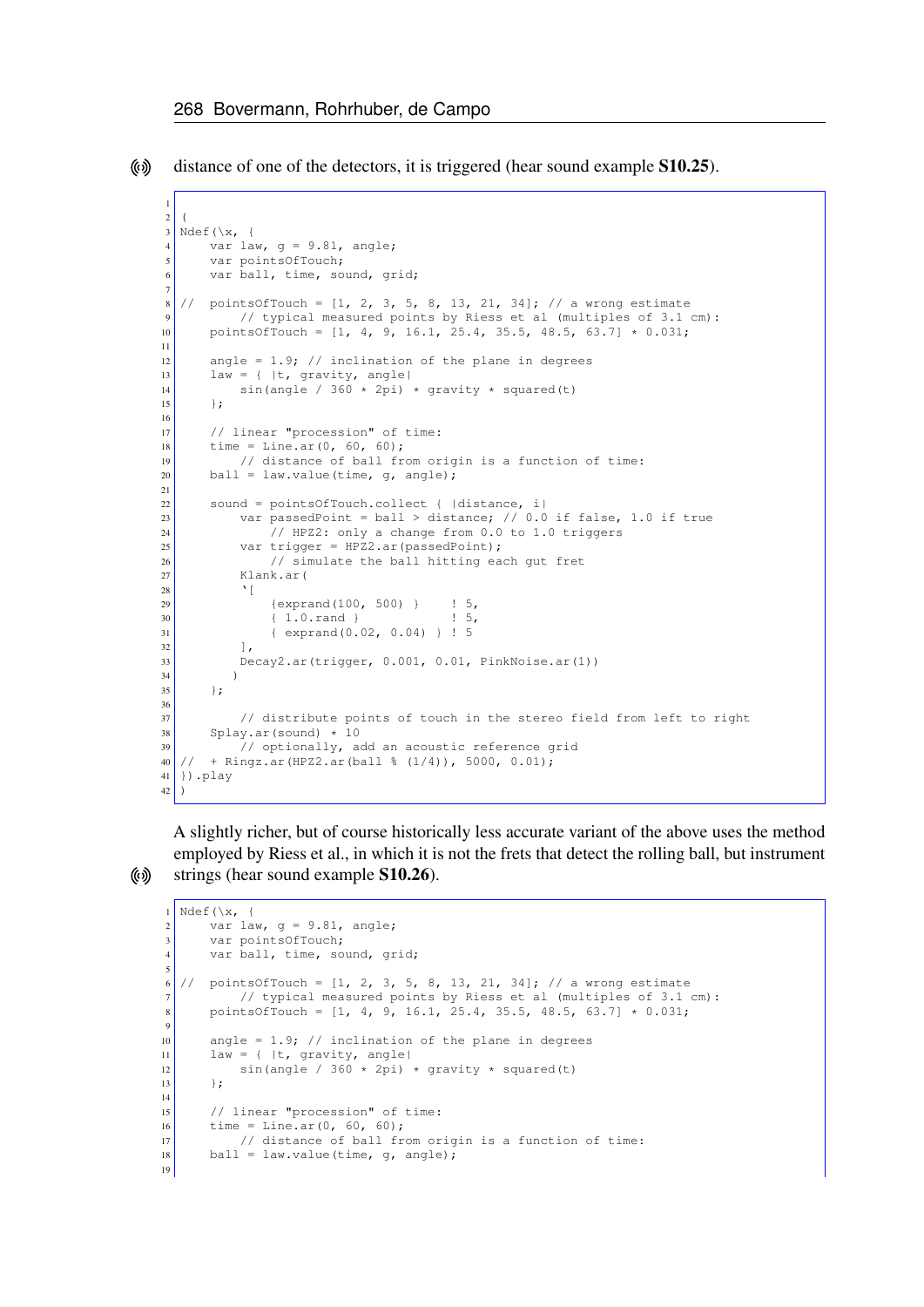```
20 sound = pointsOfTouch.collect { |distance, i|21 var passedPoint = ball > distance; // 0.0 if false, 1.0 if true
22 // HPZ2: only a change from 0.0 to 1.0 triggers
23 var trigger = HPZ2.ar (passedPoint);
24 // using Galileo's father's music theory for tone intervals
25 var freq = 1040 \times (17/18) \times i;<br>26 // simple vibrating string mode
              // simple vibrating string model by comb filter.
27 CombL.ar(trigger, 0.1, 1/freq, 1.0 + 0.3.random28 };
29
30 // distribute points of touch in the stereo field from left to right
31 Splay.ar (sound) \star 10
32 // optionally, add an acoustic reference grid
33 // + Ringz.ar (HPZ2.ar (ball % (1/4)), 5000, 0.01);
34 }).play
```
#### **Discussion**

Evaluating the code above with varying settings for *pointsOfTouch*, and various angles, one can get an impression of the kind of precision possible in this setup. In a sense, it is much better suited than a visual reconstruction, because there are no visual clues that could distract the listening researcher. The whole example may serve as a starting point for quite different sonifications: it demonstrates how to acoustically relate a set of points with a continuous function. Replacing the *law* by another function would be a first step in the direction of an entirely different model.

As soon as one becomes aware of the fact that we do not only discover correlations in data, but also tacitly presume them – the border between auditory display and theory turns out to be porous. Correlations may either hint toward a causality in the domain or simply be a consequence of an artefact of sonification. Integrating data and theory more explicitly helps experimentation with this delimitation and the adjustment of it so that the sonification displays not only itself. The introduction of sonification variables may help both with a better understanding of the given tacit assumptions and with the task of finding a common language between disciplines, such as physics, mathematics, and sonification research.

As we have seen, one and the same algorithm gives rise to many different perspectives of sonification. Separating its "outside" (its effect) from its "inside" (its structure and procedural behavior) showed two extremes in this intricate spectrum.

Finally, this presentation gives a hint of an interesting way to approach the question *"What do we hear?"*. Necessarily, we hear a mix of the sonification method and its domain in every instance. Within the series of sound events in Galileo's experiment, for instance, we listen to the device (the frets and their arrangement) just as much as we listen to the law of gravity that determines the movement of the accelerating ball. Sonification research is interested in distal cues, outside of its own apparatus (which also produces proximal cues: see section 10.4). We try to hear the domain "through" the method, so to speak. There is an inside and an outside also to sonification.

Furthermore, data itself may be considered the external effect of an underlying hidden logic or causality, which is the actual subject of investigation. Unless surface data observation is sufficient for the task at hand, the "outside" of sonification is also the "inside" of the domain we are investigating.

Add to this the fact that today's sonification laboratory consists almost exclusively of algo-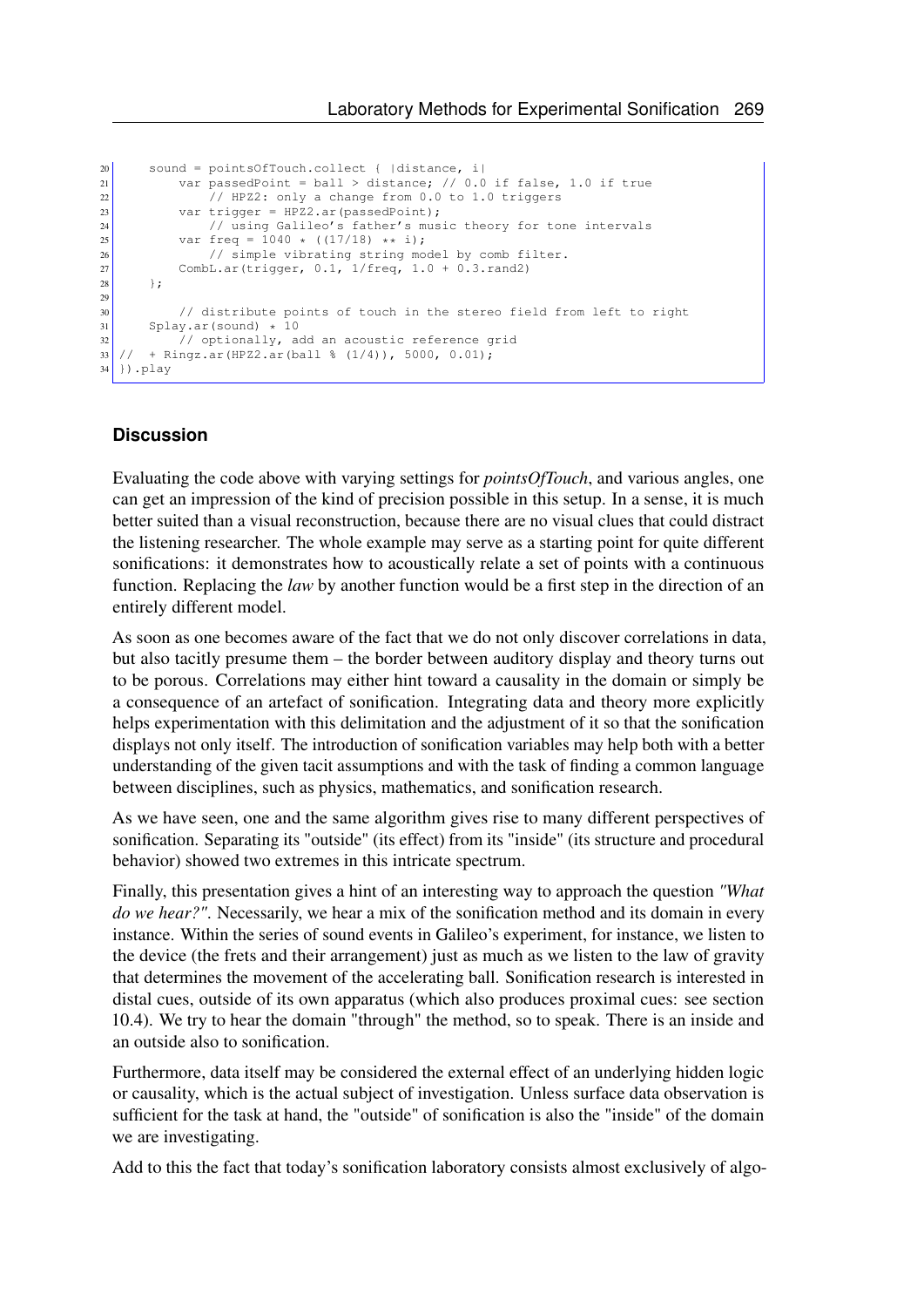rithms, which may either be motivated by the sonic method or by the domain theory. Which "outside" are we finally listening to? How is the structure of the algorithm tied to the structure of the phenomenon displayed? What we face here is a veritable epistemological knot. This knot is implicit in the practice of sonification research, and each meaningful auditory display resolves it in one way or another.

# **10.5 Coda: back to the drawing board**

This chapter has described a range of methods considered essential for a sonification laboratory, introduced SuperCollider, a programming language that is well suited for sonification research in lab conditions, and suggested guidelines for working on sonification designs and their implementations. This should provide useful orientation and context for developing appropriate methods for the acoustic perceptualization of knowledge.

However, depending on the domain under exploration, and the data concerned and its structures, each problem may need adaptations, or even the invention of new methods. This means a repeated return to the drawing board, revising not only the data, but also the equipment – calibrating sonification methods, programming interfaces, and discussing the implications of both approach and results. As sonification research involves multiple domains and communities, it is essential that all participants develop a vocabulary for cross-disciplinary communication and exchange; otherwise, the research effort will be less effective.

A sonification laboratory, being an ecosystem situated between and across various disciplines, should be capable of being both extremely precise and allowing leeway for rough sketching and productive errors. It is precisely this half-controlled continuum between purity and dirt [11] that makes a laboratory a place for discoveries. Doing sonification research means dealing with large numbers of notes, scribbles, software and implementation versions, incompatible data formats, and (potentially creative) misunderstandings. The clarity of a result is not usually present at the outset of this process – typically, the distinction between fact and artefact happens along the way.

Finally, a note on publishing, archiving and maintaining results: science thrives on generous open access to information, and the rate of change of computer technology constantly endangers useful working implementations. Sonification laboratory research does well to address both issues by adopting the traditions of open source software and literate programming. Publishing one's results along with the entire code, and documenting that code so clearly that re-implementations in new contexts become not just possible but actually practical makes one's research contributions much more valuable to the community, and will quite likely increase their lifetime considerably.

#### **Bibliography**

- [1] G. Bachelard. *The Formation of the Scientific Mind. A Contribution to a Psychoanalysis of Objective Knowledge*. Clinamen Press, 2002 [1938].
- [2] S. Barrass. *Auditory Information Design*. PhD thesis, Australian National University, 1997.
- [3] F. Bevilacqua, G. Bonera, L. Borghi, A.D. Ambrosis, and CI Massara. Computer simulation and historical experiments. *European Journal of Physics*, 11:15, 1990.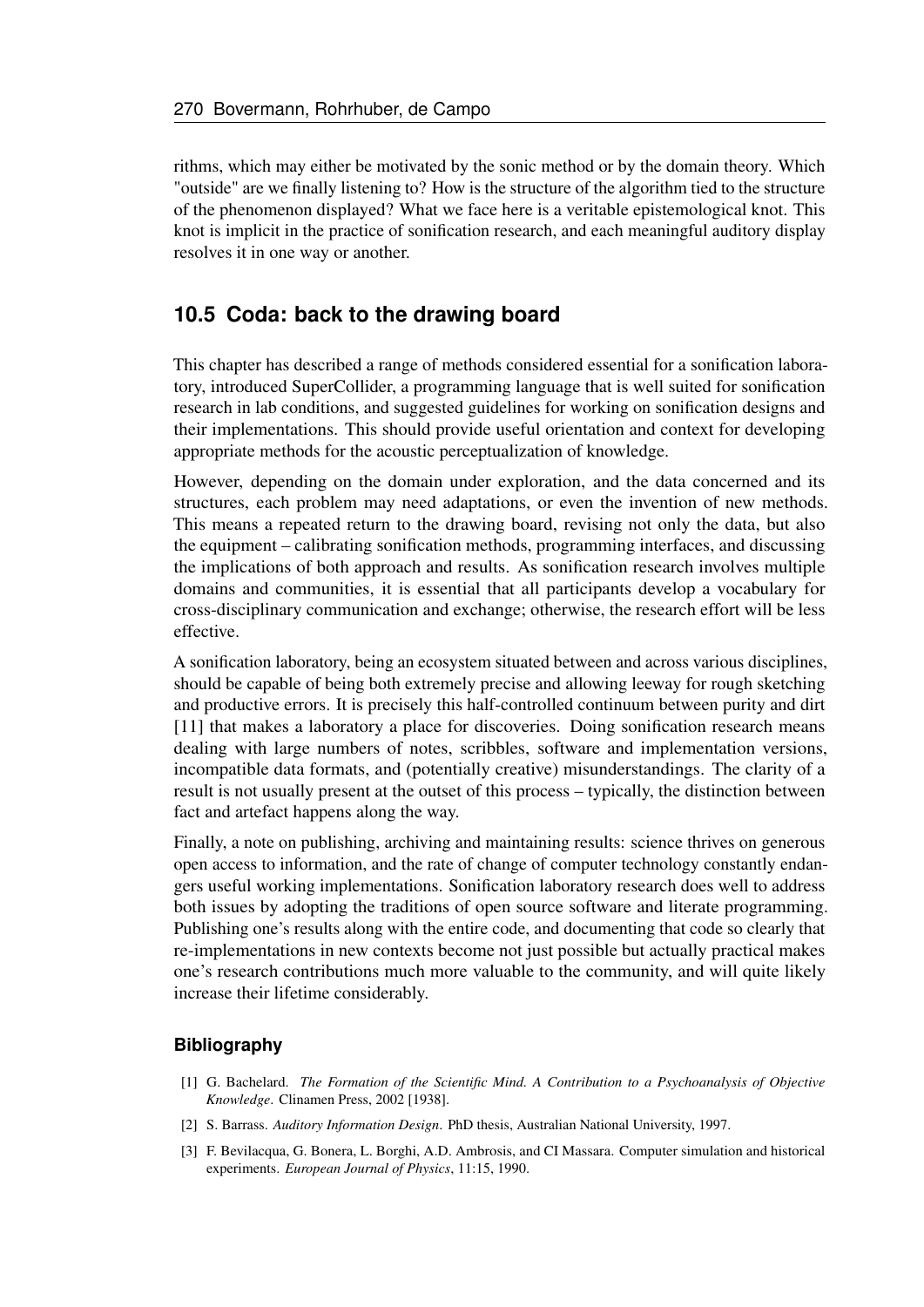- [4] R. Boulanger. *The Csound Book: Perspectives in Software Synthesis, Sound Design, Signal Processing, and Programming*. MIT Press, Cambridge, MA, USA, 2000.
- [5] T. Bovermann. *Tangible Auditory Interfaces. Combining Auditory Displays and Tangible Interfaces*. PhD thesis, Bielefeld University, 2009.
- [6] T. Bovermann, J. Rohrhuber, and H. Ritter. Durcheinander. understanding clustering via interactive sonification. In *Proceedings of the 14th International Conference on Auditory Display*, Paris, France, June 2008.
- [7] R. Candey, A. Schertenleib, and W. Diaz, Merced. xSonify: Sonification Tool for Space Physics. In *Proc. Int Conf. on Auditory Display (ICAD)*, London, UK, 2006.
- [8] A. de Campo. Toward a Sonification Design Space Map. In *Proc. Int Conf. on Auditory Display (ICAD)*, Montreal, Canada, 2007.
- [9] A. de Campo. *Science By Ear. An Interdisciplinary Approach to Sonifying Scientific Data*. PhD thesis, University for Music and Dramatic Arts Graz, Graz, Austria, 2009.
- [10] E. Dietrich. Algorithm. In The MIT Encyclopedia of the Cognitive Sciences (Bradford Book), 1999.
- [11] M. Douglas. *Purity and Danger*. Routledge and Kegan Paul, London, 1966.
- [12] S. Drake. Renaissance music and experimental science. *Journal of the History of Ideas*, 31(4):483–500, 1970.
- [13] S. Drake. The Role of Music in Galileo's Experiments. *Scientific American*, 232(8):98–104, June 1975.
- [14] P. Galison. *Image & logic: A material culture of microphysics.* The University of Chicago Press, Chicago, 1997.
- [15] T. Hermann and H. Ritter. Listen to your Data: Model-Based Sonification for Data Analysis. In *Advances in intelligent computing and multimedia systems*, pages 189–194, Baden-Baden, Germany, 1999. Int. Inst. for Advanced Studies in System research and cybernetics.
- [16] C. Huffman. Pythagoreanism. In Edward N. Zalta, editor, *The Stanford Encyclopedia of Philosophy*. Summer 2010 edition, 2010.
- [17] D. E. Knuth. *Literate Programming*. CSLI Lecture Notes, no. 27. Center for the Study of Language and Information, Stanford, California, 1992.
- [18] M. Mathews and J. Miller. *Music IV programmer's manual*. Bell Telephone Laboratories, Murray Hill, NJ, USA, 1963.
- [19] J. McCartney. Supercollider: A new real-time synthesis language. In *Proc. ICMC*, 1996.
- [20] J. McCartney. Rethinking the computer music language: Supercollider. *Computer Music Journal*, 26(4):61–68, 2002.
- [21] S. Pauletto and A. Hunt. A Toolkit for Interactive Sonification. In *Proceedings of ICAD 2004, Sydney*, 2004.
- [22] S. Pauletto and A. Hunt. The Sonification of EMG data. In *Proceedings of the International Conference on Auditory Display (ICAD)*, London, UK, 2006.
- [23] J. Piché and A. Burton. Cecilia: A Production Interface to Csound. *Computer Music Journal*, 22(2):52–55, 1998.
- [24] H.-J. Rheinberger. *Experimentalsysteme und Epistemische Dinge (Experimental Systems and Epistemic Things)*. Suhrkamp, Germany, 2006.
- [25] F. Riess, P. Heering, and D. Nawrath. Reconstructing Galileos Inclined Plane Experiments for Teaching Purposes. In *Proceedings of the International History, Philosophy, Sociology and Science Teaching Conference*, Leeds, 2005.
- [26] J. Rohrhuber.  $\dot{\mathcal{S}}$  Introducing sonification variables . In *Proceedings of the Supercollider Symposium*, Berlin, 2010.
- [27] A. Schoon and F. Dombois. Sonification in Music. In *International Conference on Auditory Display*, Copenhagen, 2009.
- [28] B. Snyder. *Music and Memory*. MIT Press, 2000.
- [29] B. Vercoe. *CSOUND: A Manual for the Audio Processing System and Supporting Programs.* M.I.T. Media